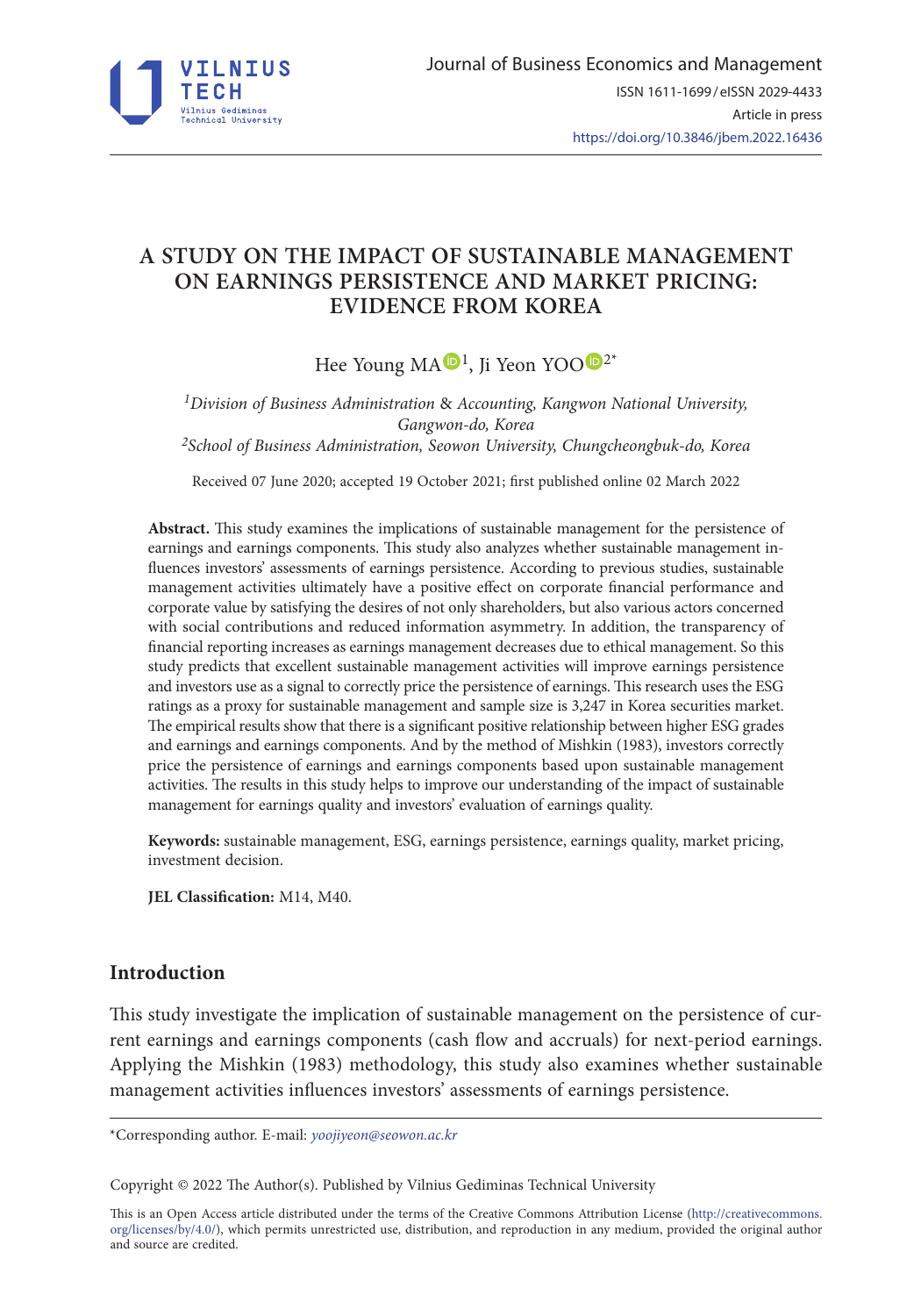Sustainable management emphasizes management transparency and ethical management in addition to the traditional management value of creating profit through product quality or marketing strategy. In addition, sustainable management considers the contribution to the public interest in social development and environment protection. Sustainable management means that firms can survive and grow only when they search for cooperation and coexistence with various firms and people (Yu & Jung, 2016). Sustainable management is recognized as an essential management way for a firm to survive as a going concern (Kim & Kim, 2018).

South Korean firms (such as KT, SKT, Samsung SDI, and POSCO) also accept sustainable management as a survival strategy and publish annual reports on sustainable development, social responsibility or environmental management (Oh & Kang, 2016). The Korea Corporate Governance Service (KCGS) assesses the level of sustainable management of companies listed in Korean Securities Market (KSE) every year through environmental, social, and governance (ESG) assessments since 2011. The rating of the KCGS reports four areas of ESG integration, environmental management, social responsibility, and governance in seven grades (S, A+, A, B+, B, C, D) (Korea Corporate Governance Service [KCGS], 2018).

Consistent with the opinions of the business worlds, previous studies report that sustainable management activities ultimately have a positive effect on corporate financial performance and corporate value by satisfying the desires of not only shareholders, but also various actors concerned with social contributions and reduced information asymmetry (Waddock & Graves, 1997). In addition, the transparency of financial reporting increases as earnings management decreases due to ethical management, which conforms to laws and ethics strictly (Ban & Park, 2012). Accordingly, firms with excellent sustainable management activities should have lower risks and improve earnings quality due to transparent accounting.

This study analyzes the relationship between sustainable management activities and the earnings persistence of earnings quality. Prior studies offer various definitions of earnings quality, such as liquidity, accounting transparency, conservatism, and earnings persistence. However, Jonas and Blanchet (2000) suggested earnings persistence as an element to measure the predicted earnings values from the perspective of information users, and contended that under high earnings persistence, information was reliable and earnings quality was high. Since sustainable management practices should implement environmental and social responsibility to remain as a going concern and perform activities for both short- and long-term performance to maintain sustained growth by improving governance, such firms should have higher earnings persistence. Capital market investors who use accounting information should evaluate such outcomes rationally.

This paper analyzes companies listed on the KSE from 2011 to 2016 when the KCGS began its ESG assessments. This paper uses the ESG grades of the KCGS as a proxy for sustainable management among Korean companies, apply the method of Sloan's (1996) model to test the persistence of earnings and earnings components and Mishkin's (1983) methodology to test investor's assessments of earnings persistence. The main findings of the empirical analysis are as follows. First, there is a significant positive relationship between the higher ESG grades and the persistence of earnings and earnings components (cash flow and accruals). This means that excellent sustainable management is likely to have the more persistent earnings,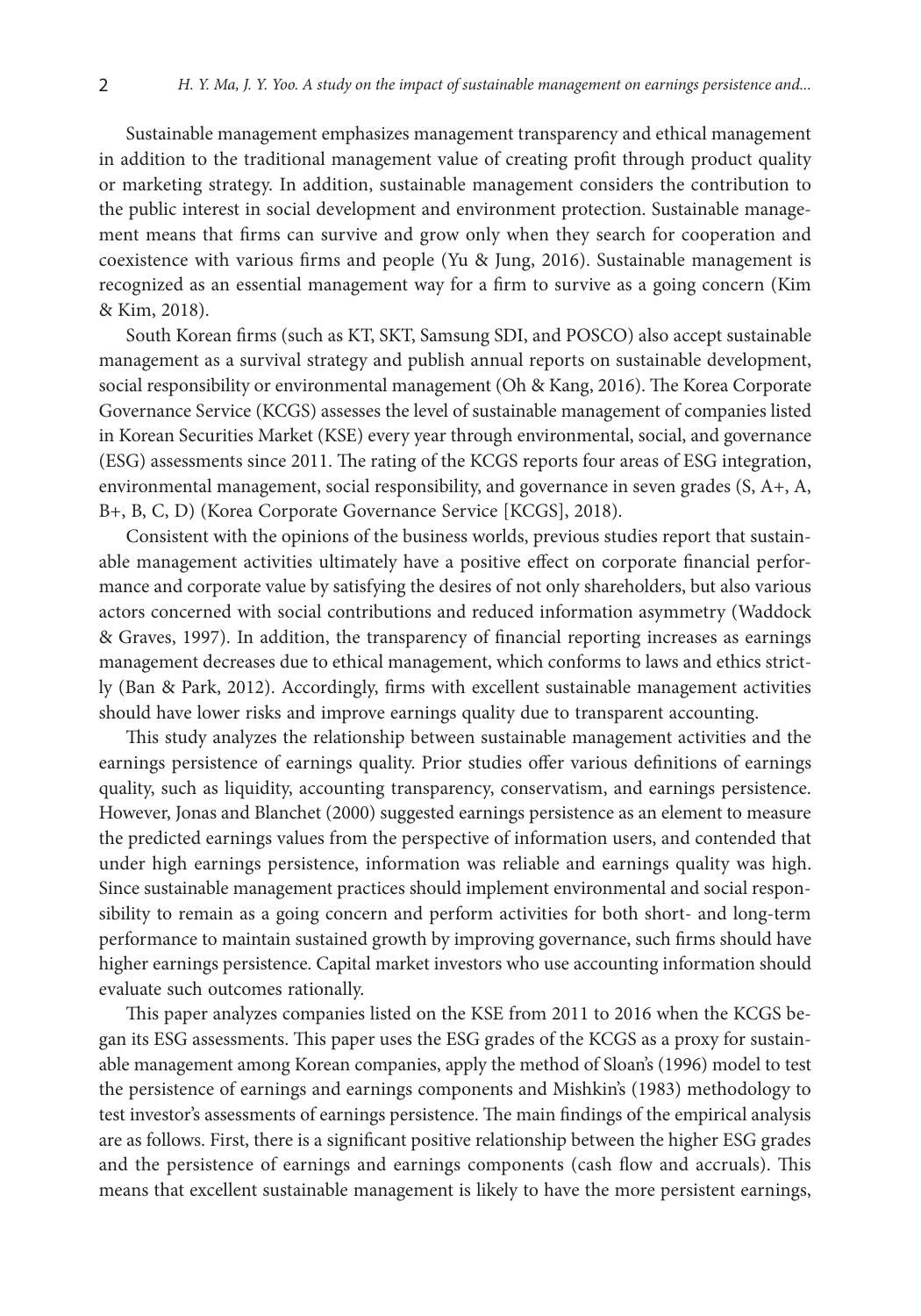cash flow and accruals. Second, As a result of using the Mishikin (1983) test, investors in the capital market correctly price the persistence of earnings and earnings component based upon sustainable management activities. This means that investors use sustainable management as a signal to assess the persistence of earnings and earnings components.

This research makes the following contributions compared with prior studies related to sustainable management. First, this study demonstrates the influence of firm's sustainable management activities on the quality of reported earnings. Previous studies report that sustainable management activities improve financial performance or firm value, but this study presents empirical results on whether sustainable management activities increase the persistence of earnings and earnings components. The results of these studies imply that sustainable management activities are a factor that can improve a firm's value by improving earnings quality. Second, this study analyzes the implication of sustainable management activities on investors' expectations on the persistence of earnings and its components by extending the studies of Sloan (1996) and Xie (2001), who investigate investors' responses to earnings persistence. That is, many firms perform sustainable management activities to survive, and our study presents empirical results on whether investors in the capital market rationally reflect such activities in stock prices. This results are consistent with the findings of previous studies reporting that sustainable management activities may have a negative influence on firm value by incurring costs in the short term, but the activities will improve firm value in the long term.

The rest of this paper proceeds as follows: the first section establishes the research hypotheses after reviewing previous studies. The second section describes the research model, sample, and preliminary data analysis and the third section presents the results of the empirical analysis. The last section provides the conclusions and contributions of the study.

#### **1. Literature review and hypotheses**

#### **1.1. Review of the literature on sustainable management**

Previous studies on sustainable management can be largely classified into studies related to financial performance or firm value and studies related to earnings management (Lee, 2011). First, studies related to financial performance show that sustainable management has a positive influence on financial performance and firm value in various ways. Waddock and Graves (1997) confirmed that firms' social contribution activities are positively related to financial performance and have the positive effects of improving long-term financial performance. Lev et al. (2010) reported that firms that are active in socially responsible activities had better sales and financial performance because consumers who were interested in social issues prefer the products and services of firms that made social contributions. Dalal and Thaker (2019) and Bhaskaran et al. (2020) found that corporate with good ESG scores improve performance evaluated through accounting as well as market-based measure. Carnevale and Mazzuca (2014) analyzed that sustainable management reports were additional and supplemental disclosures and had a positive relationship with stock prices because they resolved information asymmetry and helped investors made efficient decisions. Jung (2014) stated that sustainable management activities such as appropriate income-generation, social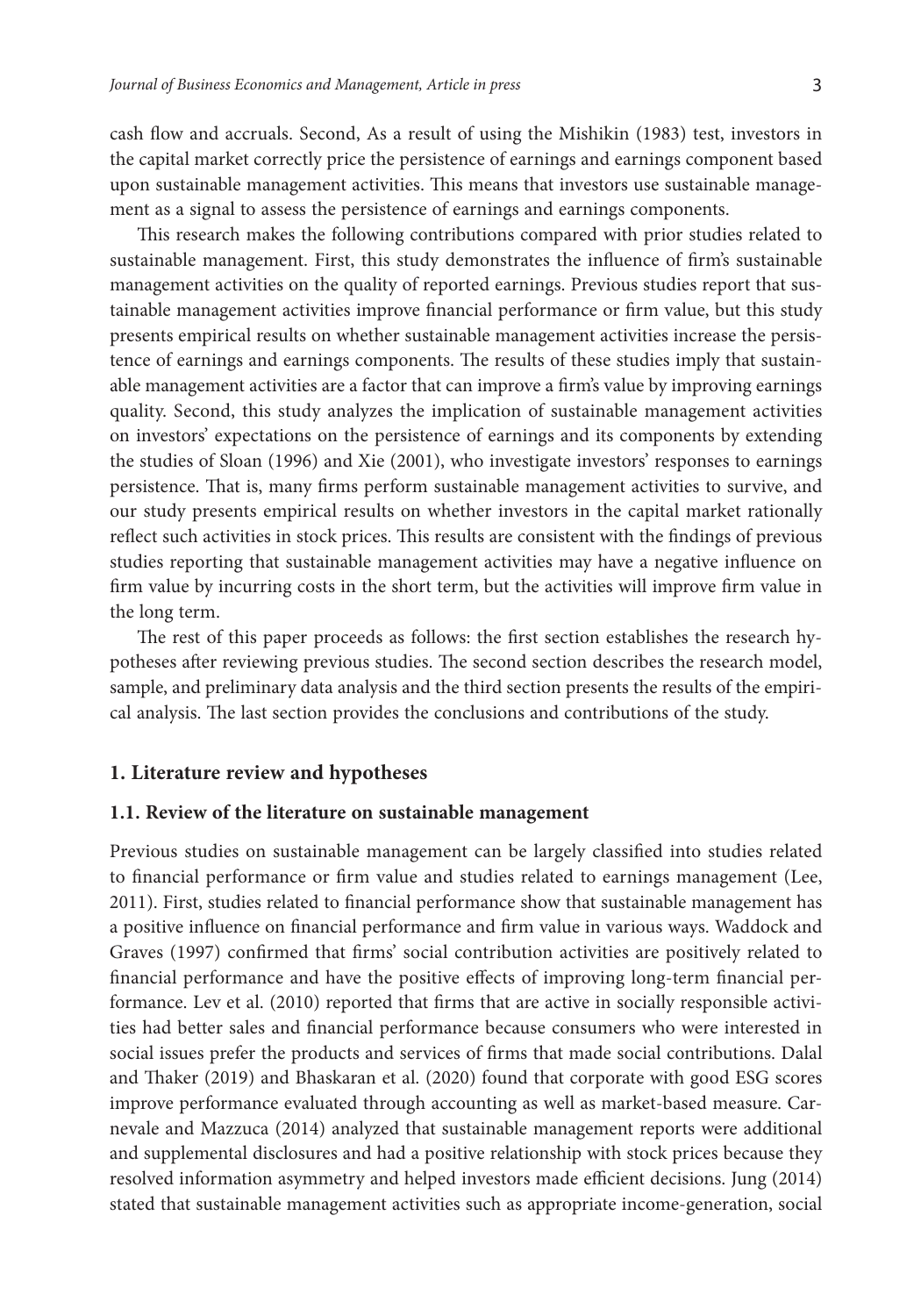benefit-sharing, and win-win growth activities for partner companies positively influenced the financial performance of the firm and had a positive correlation with corporate value. Kim (2009) contended that CSR was a cost factor in the short term, but it had the positive effect of lowering costs in the long-term because it increased the firm's reputation, resulting in higher sales. The author reported that the value of firms carrying out social responsibility activities was higher than it was for firms that did not because they had lower earnings downside risk and less potential for being involved in negative events that can damage the firm's value. Kim and Kim (2018) are found that companies with exemplary social responsibility activities have a higher sustainability of management performance than those that do not. Kim and Ma (2020) stated that sustainable management includes environmental protection, social contribution activities, and ethical management. These non-financial performances were reported as continuously improving the firm value. Choi (2021) argued that sustainable management enhances corporate value and is related to corporate innovation. These research findings reflect the opinions of stakeholders who believe that sustainable management ultimately has a positive influence on financial performance and shareholder value by satisfying the needs of not only shareholders but also various stakeholders (Waddock & Graves, 1997).

Research on the level of earnings management and sustainable management contend that managers of firms conducting CSR engage in responsible management decision-making from an ethical perspective and secure the transparency of financial reporting (Ban & Park, 2012). Moon (2007) used the introduction of ethical management as a proxy for sustainable management and finds that the level of discretionary accounting choices was low for firms that introduce ethical management. In addition, the author reported lower discretionary accruals after the introduction of ethical management than it was prior. Kim et al. (2010) used the Korea Economic Justice Institute (KEJI) index as a proxy for sustainable management and found a negative correlation between social indicators and discretionary accruals, meaning that ethical firms that performed their social responsibilities to the fullest refrain from earnings management, which was an unethical behavior. Rezaee and Tao (2019) found that the quantity and quality of sustainable disclosure had been shown to be positive to the innate earnings quality and negative to the discretionary earnings quality. This presented that sustainability disclosure quantity and quality was modified and mitigated opportunistic financial reporting. Kim and Lee (2015) analyzed the relationship with CSR activities by measuring the quality of profits as volatility of profits. As a result, it was found that the volatility of EPS and the volatility of current accruals decreased as the corporate social contribution activities increased. In other words, the fidelity of corporate CSR was interpreted as having the result of enhancing the quality of profits and increasing corporate value.

Previous studies report that firms performing sustainable management activities improve their reputation by satisfying the needs of stakeholders via social contributions and resolving information asymmetry. And sustainable management activities decrease the possibility of the firm's involvement in negative events that can damage the firm's value, which positively influences financial performance and shareholder value. In addition, firms performing sustainable management activities have improved accounting transparency due to the low possibility of discretionary accounting thanks to ethical management.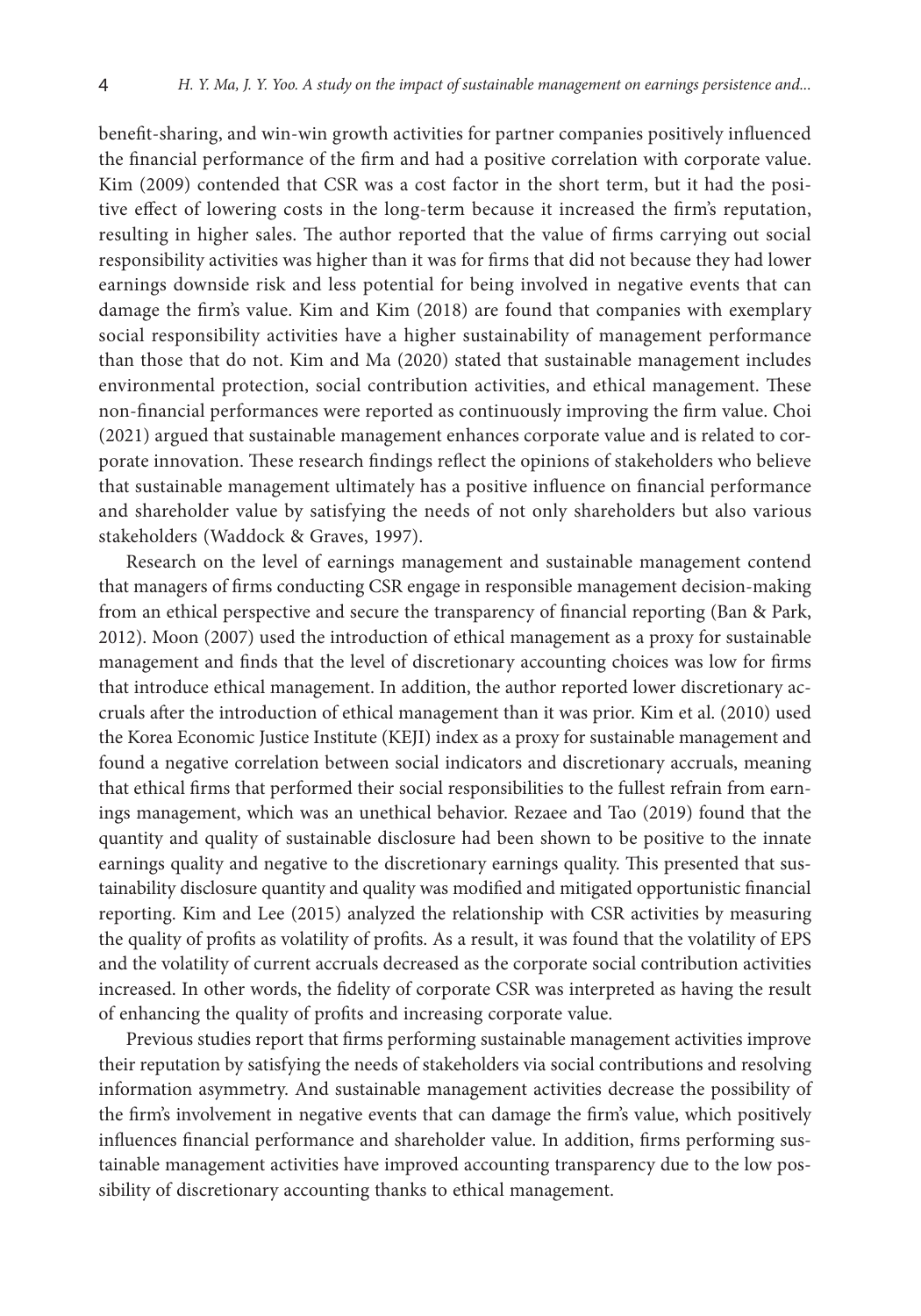Accordingly, firms performing sustainable management activities may reduce risks and improve earnings quality due to transparent accounting. However, most prior studies investigate sustainable management activities, financial performance, firm value, and earnings management, and studies on the relationship with earnings persistence, which can influence the quality of accounting earnings, are lacking. Accordingly, this study analyzes the relationship between sustainable management activities and earnings persistence.

#### **1.2. Hypotheses**

Accounting information is indispensable for information users to make financial decisions such as investments in firms or loans. In particular, earnings is the summary of a firm's performance is the most frequently used accounting information (Choi & Kim, 1999). The quality of financial reporting influences information users' dependence on accounting information (Lee, 2010). The definition of earnings quality varies depending on the user's purpose. However, from an investor's perspective, high quality earnings should reflect current firm's performance well, predict future firm's performance well and provide a useful summary measure of a firm value (Dechow et al., 2010).

Jonas and Blanchet (2000) suggested earnings persistence as an element to measure the predicted value of earnings from the perspective of information users. Companies that prepared financial statements and users of accounting information judge that information as reliable only when earnings is sustained, and they do not believe the information is reliable just because the firm creates a temporary high profit. Earnings persistence can be used as an indicator to estimate future earnings, and if earnings has sustainable properties, then it is considered high quality information. Otherwise the quality of earnings is considered low (Penman & Zhang, 2002). As such, earnings persistence is a qualitative characteristic of earnings, and it is an important concern for investors.

Sustainable management is a business strategy to maintain sustained growth by increasing the firm's competitiveness through activities to improve the environment, social responsibility, and governance to remain as a going concern. The sustainable management method should implement activities for both short- and long-term financial performance. Accordingly, this study expects that firms with excellent sustainable management activities will have more persistent earnings. In addition, the impact of earnings components on future earnings will still increase if this study divides the earnings into cash flows and accruals. This study therefore establishes Hypothesis 1. The reason why components of earnings are divided into cash flows and accruals is because the persistence on future earnings differs for cash flows and accruals, since accruals contain many management judgments and assumptions (Sloan, 1996; Xie, 2001). If excellent sustainable management activities will lead to a decrease in accounting discretion and increase the quality of accruals, the accruals will affect future earnings, similar to cash flows. This is a matter of empirical analysis.

*H1. Sustainable management is positively associated with the persistence of earnings and earnings components.*

If the effect of sustainable management activities on the persistence of earnings and earnings components in Hypothesis 1 is significant, then investors in the capital market may use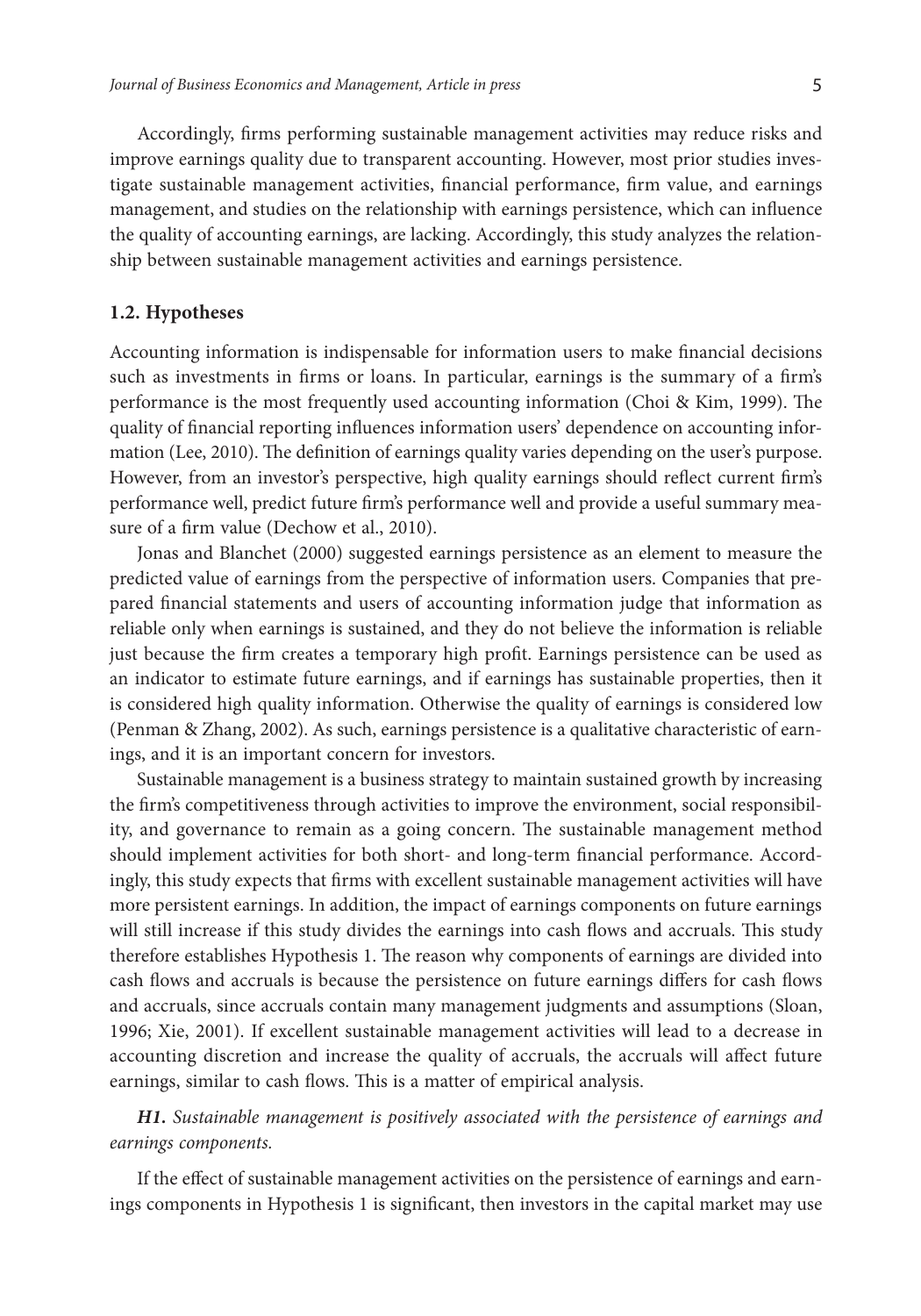sustainable management activities as a signal of earnings persistence. Previous studies, such as those by Sloan (1996) and Xie (2001), present evidence that investors reflect their rational expectations of future earnings persistence in stock prices. Tsoutsoura (2004) found the positive influence of sustainable management performance on profitability measures such as return on assets, and Carnevale and Mazzuca (2014) reported a positive relationship between sustainable management activities and stock prices. Dalal and Thaker (2019) and Bhaskaran et al. (2020) also suggested that ESG scores enhance market-based performance such as Tobin's Q. Accordingly, this study establishes Hypothesis 2 to test if investors rationally reflect earnings persistence due to sustainable management in stock prices.

*H2. Investors in the capital market rationally price the persistence of earnings and earnings components based upon sustainable management activities. 2. Research model, sample composition, and descriptive statistics*

#### **2. Research model, sample composition, and descriptive statistics**

#### **2.1. Research model**

This study examines the influence of sustainable management activities on current-period earnings, cash flow and accruals for future earnings after one period. This study also analyzes whether sustainable management activities affect investors' assessments of earnings persistence.

Earnings persistence is generally measured by the correlation of earnings between the current period and one-period after, using the first-order autocorrelation coefficient (Sloan, 1996). This study uses the following basic model to estimate earnings persistence:

$$
NI_{i,t+1} = \beta_0 + \beta_1 NI_{i,t} + \varepsilon_{i,t+1},
$$
\n(1)

where  $NI_{i,t}$  is the net profit in year *t*,  $NI_{i,t+1}$  is the net profit in year  $t + 1$ , and all variables except for the dummy variable are normalized to average total assets. This study uses Eq. (2) to test Hypothesis 1 by introducing ESG, which represents the excellence of sustainable management activities, in Eq. (1).

$$
NI_{i,t+1} = \beta_0 + \beta_1 ESG_{i,t} + \beta_2 NI_{i,t} + \beta_3 ESG \times NI_{i,t} + \varepsilon_{i,t+1}.
$$
 (2)

ESG represents the excellence of sustainable management activities, and it is a dummy variable equal to 1 if the KCGS rates the firm's sustainable management activities as S, A+, A, or B+, and 0 otherwise. If better sustainable management activities lead to higher the earnings persistence, then  $\beta_3$  will have a statistically significant positive value.

The findings of previous studies show that cash flows, an earnings component, have a greater effect on earnings persistence than accruals due to the discretion of the accrual calculation process. However as this study expects that firms conducting sustainable management activities will decrease accounting discretion and have high quality of accruals, this study establishes Eq. (4) by modifying Eq. (3) to determine if accruals differ for firms conducting sustainable management activities.

$$
NI_{i,t+1} = \beta_0 + \beta_1 OCF_{i,t} + \beta_2 ACC_{i,t} + \varepsilon_{i,t+1};
$$
\n(3)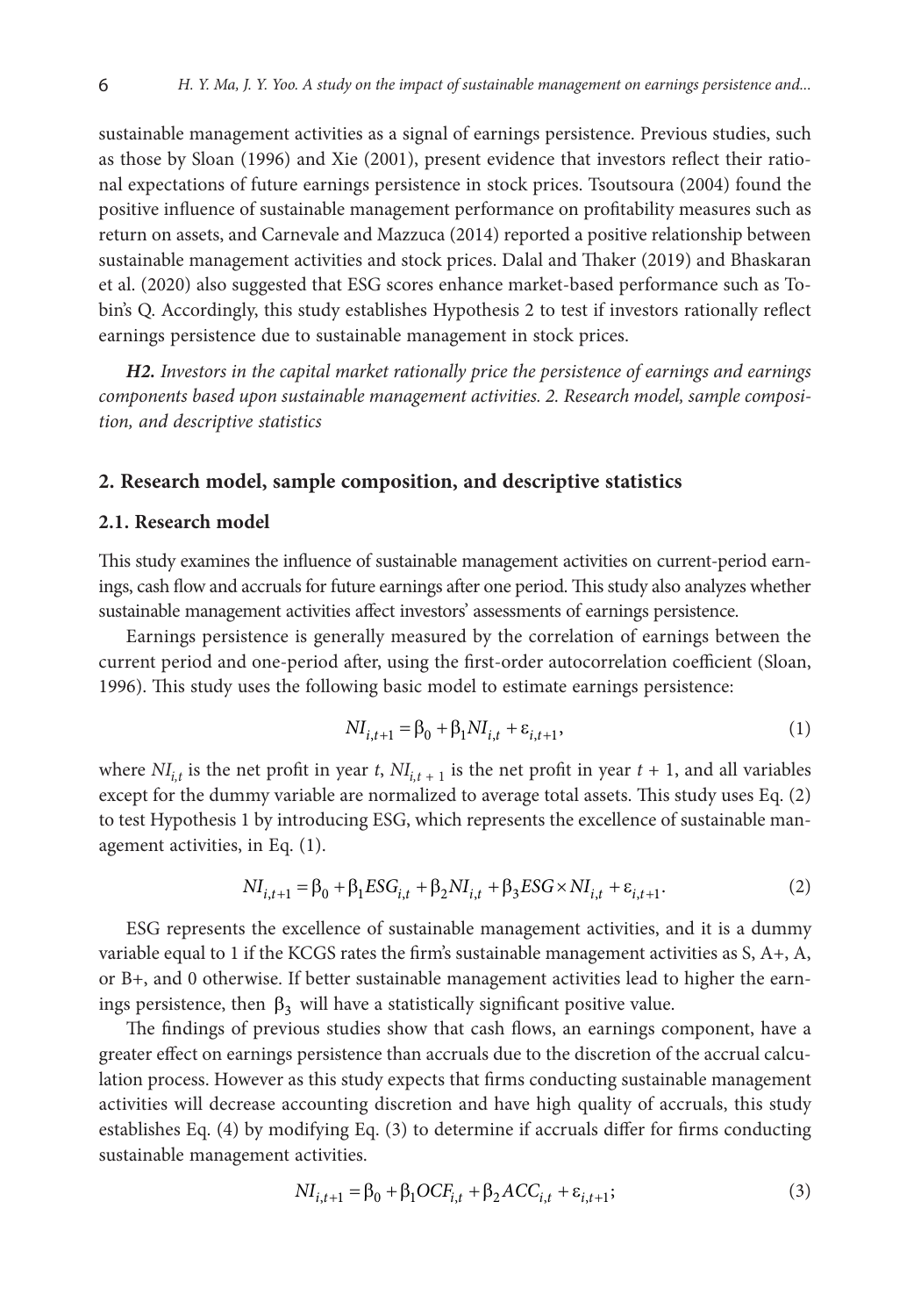$$
NI_{i,t+1} = \beta_0 + \beta_1 ESG_{i,t} + \beta_2 OCF_{i,t} + \beta_3 ACC_{i,t} + \beta_4 ESG \times OCF_{i,t} + \beta_5 ESG \times ACC_{i,t} + \varepsilon_{i,t+1}.
$$
 (4)

Equation (3) divides the current net income of Eq. (1) into cash flow (OCF) and accruals (ACC), where this study calculates accruals as the current net income – cash flows from operating activities. In Eq. (4),  $\beta_2$  signifies the persistence of cash flow and  $\beta_4$  signifies the incremental effect, which is the influence of sustainable management activities on cash flow persistence.  $\beta_3$  represents the persistence of accruals and  $\beta_5$  represents the incremental effect, which is the influence of sustainable management activities on the persistence of accruals. If the persistence of accruals and cash flows as earnings components is high for firms with superior sustainable management activities, then  $\beta_4$  and  $\beta_5$  will have statistically significant positive values. Previous studies (Sloan, 1996; Hanlon, 2005) report that the persistence of accruals is lower than the persistence of cash flows. However, prior studies on sustainable management activities (Moon, 2007; Kim et al., 2010) report lower discretionary accruals because sustainable management activities decrease accounting discretion. Accordingly, because the sustainable management has incremental effects on the persistence of cash flows and accruals, this study consider that whether the persistence of accruals is lower than that of the cash flows as a matter of empirical evidence.

Next, for Hypothesis 2 on whether investors rationally assess the persistence of earnings and earnings components based upon firm's sustainable management activities, this study applies Mishkin's (1983) test, as in previous studies (Sloan, 1996; Xie, 2001; Hanlon, 2005; McGure et al., 2013). This paper examines market efficiency by estimating Eqs (2) and (5) simultaneously. This study constructs Eqs (4) and (6) by separating the earnings components and constructing models. SAR is the size-adjusted returns in period *t*+1, which this study measures subtracting the group's yield-to-average classified according to the firm's scale from the holding period return of an individual firm.

$$
NI_{i,t+1} = \beta_0 + \beta_1 ESG_{i,t} + \beta_2 NI_{i,t} + \beta_3 ESG \times NI_{i,t} + \varepsilon_{i,t+1};
$$
\n(2)

$$
SAR_{i,t+1} = \alpha_0 + \gamma_1 (NI_{i,t+1} - \beta_0^* - \beta_1^* ESG_{i,t} - \beta_2^* NI_{i,t} - \beta_3^* ESG \times NI_{i,t}) + \upsilon_{i,t+1};
$$
 (5)

$$
NI_{i,t+1} = \beta_0 + \beta_1 ESG_{i,t} + \beta_2 OCF_{i,t} + \beta_3 ACC_{i,t} + \beta_4 ESG \times OCF_{i,t} + \beta_5 ESG \times ACC_{i,t} + \varepsilon_{i,t+1};
$$
 (4)

$$
SAR_{i,t+1} = \alpha_0 + \gamma_1 (NI_{i,t+1} - \beta_0^* - \beta_1^* ESG_{i,t} - \beta_2^* OCF_{i,t} - \beta_3^* ACC_{i,t} - \beta_4^* ESG \times OCF_{i,t} + \beta_5^* ESG \times ACC_{i,t}) + \upsilon_{i,t+1}.
$$
\n
$$
(6)
$$

Mishkin's (1983) method compares the actual observed earnings persistence to the earnings persistence reflected in stock prices. Eqs (2) and (4) measure the actual earnings persistence by matching earnings and earnings components in period *t*+1 and *t*. Eqs (5) and (6) measure and assess the earnings and earnings components recognized based upon the market evaluations of each, respectively. Consequently, if investors in the capital market rationally assesses the persistence of earnings and earnings components according to the firm's sustainable management activities, then this study expects  $\beta_2 + \beta_3 = \beta_2^* + \beta_3^*$  in Eqs (2) and (5), and  $\beta_2 + \beta_4 = \beta_2^* + \beta_4^*$  and  $\beta_3 + \beta_5 = \beta_3^* + \beta_5^*$  in Eqs (4) and (6). In Eqs (2) and (5),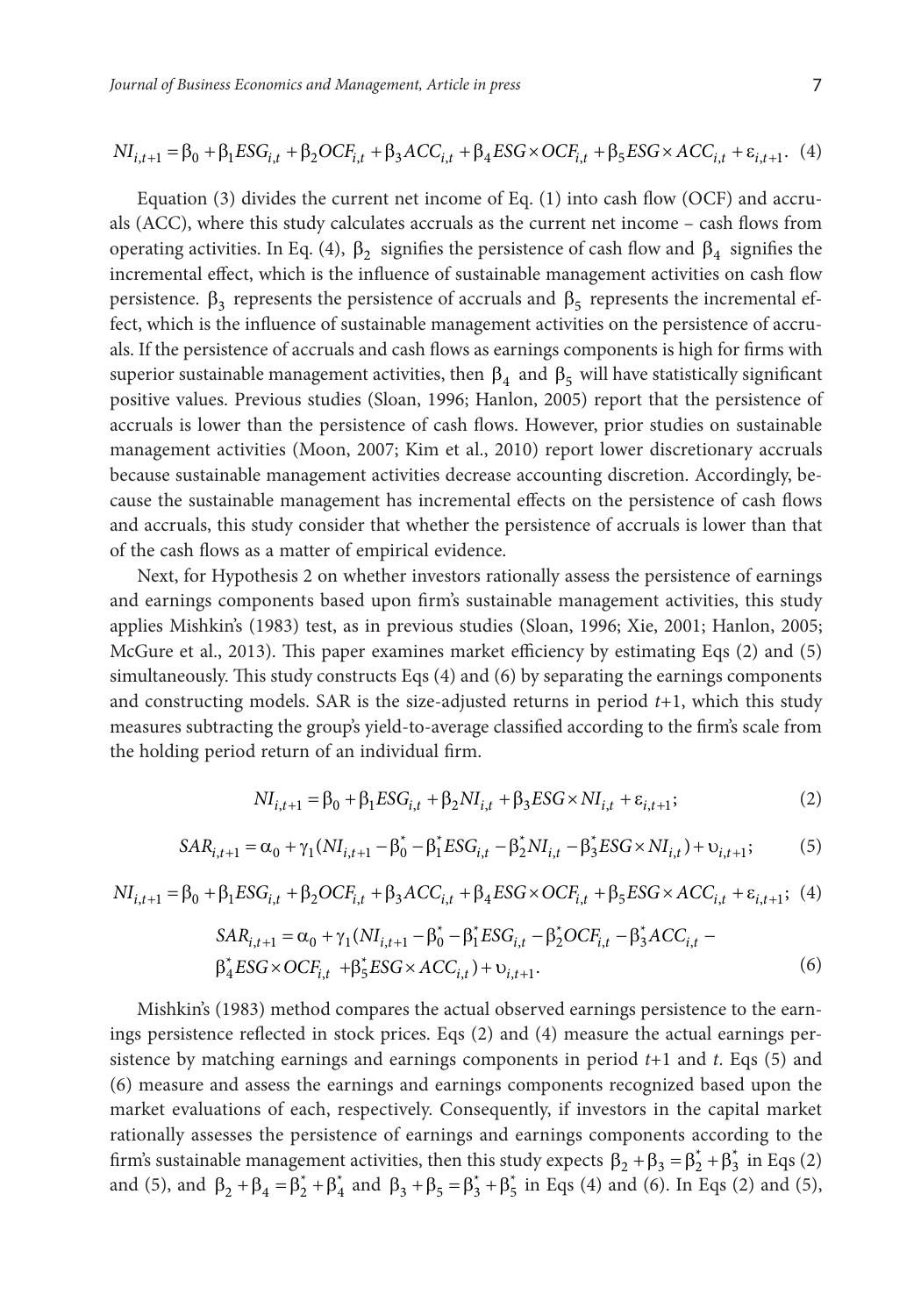however, if  $\beta_2 + \beta_3 > \beta_2^* + \beta_3^*$ , then the capital market underestimates the influence of current earnings on future earnings compared to the cross-sectional relationship between current earnings based upon sustainable management activities and future earnings; if  $\beta_2 + \beta_3 < \beta_2^* + \beta_3^*$ , then the capital market overestimates the influence of current earnings on future earnings. This study interprets the persistence of cash flows and accruals in Eqs (4) and (6) similarly.

This study estimates the equations above on market rationality simultaneously using a nonlinear regression analysis (iterative weighted nonlinear least squares). To test the constraints of  $\beta_2 + \beta_3 = \beta_2^* + \beta_3^*$  in Eqs (2) and (5), and  $\beta_2 + \beta_4 = \beta_2^* + \beta_4^*$  and  $\beta_3 + \beta_5 = \beta_3^* + \beta_5^*$  in Eqs (4) and (6), this study uses the likelihood ratio statistics proposed by Mishkin (1983).

$$
2N\log\left(\frac{SSR^c}{SSR^u}\right) \sim \chi^2(q).
$$

Here,  $N$  is the number of samples,  $SSR<sup>c</sup>$  is the residual sum of squares with a constraint,  $SSR<sup>u</sup>$  is the residual sum of squares without a constraint, and *q* is the number of constraints related to market efficiency. If  $\chi^2$  is significant, then the regression coefficients between the equations are not identical and market efficiency is rejected (Ko & Yoon, 2006).

#### **2.2. Sample composition**

This study analyzes firms listed on the Korea Stock Exchange for the sample period from 2011 to 2016, the period in which ESG evaluations were conducted. Data up to 2017 were used for analysis. The ESG rating did not change much after that. From 2020, the effect of covid19 could cause convenience by industry, so it was excluded from the study. This study identifies ESG grades using public data published on the homepage of the KCGS. Table 1 summarizes the sample selection process. The initial sample was 4,591 firms listed on the stock market in each year. After eliminating financial businesses, firms balancing accounts in months besides December, firms without financial or stock price data available in the FnGuide Database, firms lacking the comprehensive ESG evaluation data were not available, and outliers, the final sample consists of 3,247 firm-year observations.

| Category                                                                        | Obs.  |  |  |  |  |
|---------------------------------------------------------------------------------|-------|--|--|--|--|
| Firm-years listed on the stock market from 2011 to 2016                         |       |  |  |  |  |
| Exclusions:                                                                     |       |  |  |  |  |
| Financial businesses or firm-year balancing accounts in months besides December |       |  |  |  |  |
| Firm-years with unavailable financial or stock price data                       |       |  |  |  |  |
| Firm-years with unavailable ESG evaluation data                                 |       |  |  |  |  |
| Outliers (the highest and lowest 1% of the major variables)                     | (213) |  |  |  |  |
| <b>Total Samples</b>                                                            | 3,247 |  |  |  |  |

Table 1. Sample selection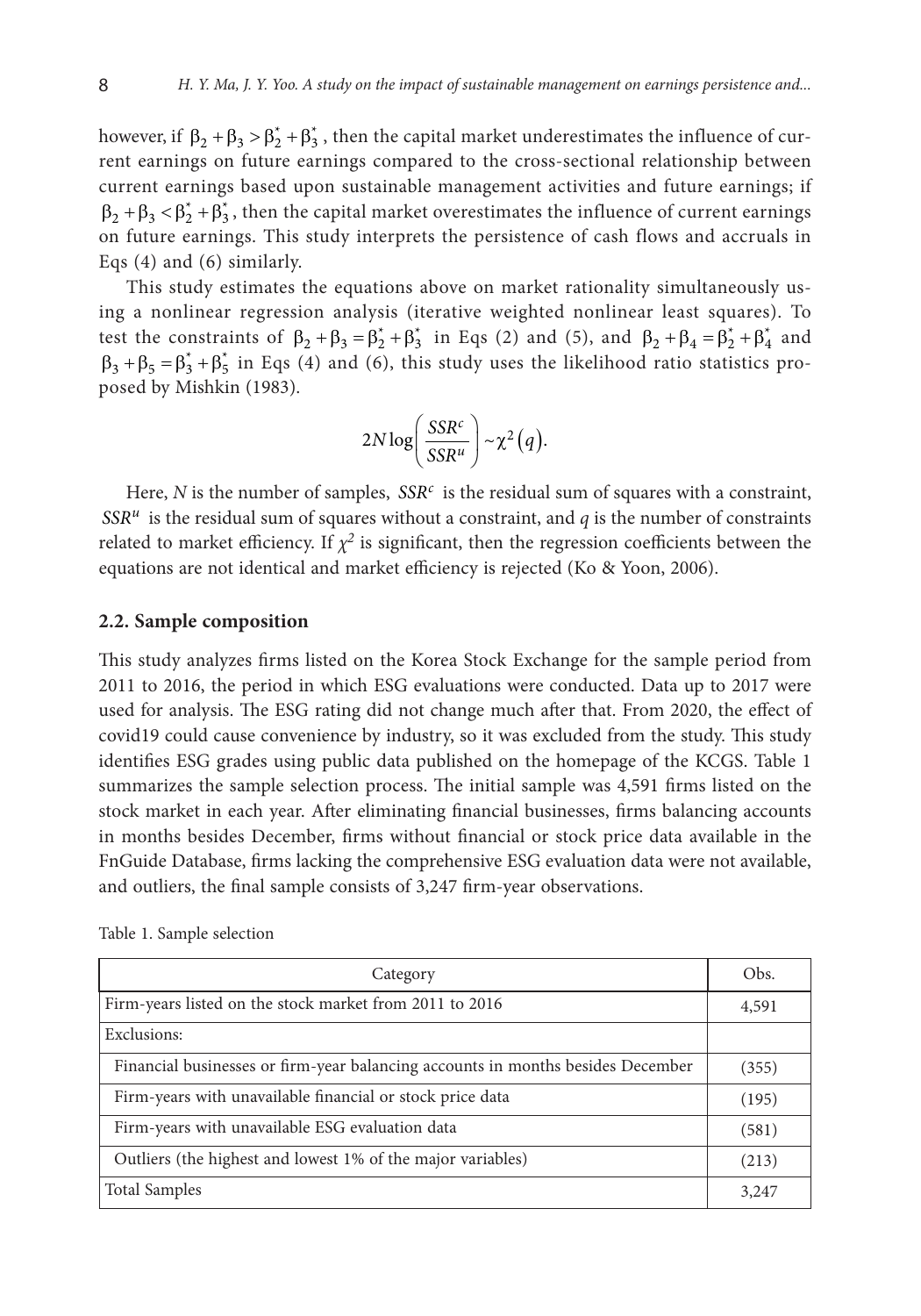Table 2 presents the distribution of the 3,247 observations for each year. The number of observations was the smallest in 2011 (419, 12.9%), the year of the first ESG evaluations, and increased to the maximum of 586 (18.0%) in 2016. The sample is evenly distributed in each year.

| Year       | 2011  | 2012  | 2013  | 2014  | 2015  | 2016  | Total  |
|------------|-------|-------|-------|-------|-------|-------|--------|
| Obs.       | 419   | 517   | 567   | 580   | 578   | 586   | 3,247  |
| Proportion | 12.9% | 15.9% | 17.5% | 17.9% | 17.8% | 18.0% | 100.0% |

Table 2. Sample distribution

*Note*: Proportion measured by dividing the number of observations by the total sample.

#### **2.3. Descriptive statistics**

Table 3 provides the descriptive statistics of the variables used in the analysis. Both the average earnings for the next year  $(NI_{t+1})$  and the earnings for the current year  $(NI)$  were 0.021, which was 2.1% of the total assets. When this study divides earnings (NI) into cash flow (OCF) and accruals (ACC), the OCF average was 0.047 (4.7% of total assets), and the ACC average was –0.026 (2.6% of total assets). The average size-adjusted return (SAR) was –0.152. Of the sample, 16.7% of firms have ESG grades of S, A+, A, and B+ for sustainable management activities from the KCGS.

| Variable   | Mean     | Min       | 25%      | Median   | 75%   | Max   | Std   |
|------------|----------|-----------|----------|----------|-------|-------|-------|
| $NI_{t+1}$ | 0.021    | $-0.763$  | 0.003    | 0.025    | 0.052 | 2.914 | 0.103 |
| NI         | 0.021    | $-0.355$  | 0.003    | 0.025    | 0.053 | 0.256 | 0.064 |
| OCF        | 0.047    | $-0.166$  | 0.010    | 0.043    | 0.082 | 0.285 | 0.064 |
| <b>ACC</b> | $-0.026$ | $-0.353$  | $-0.055$ | $-0.021$ | 0.007 | 0.223 | 0.063 |
| <b>SAR</b> | $-0.152$ | $-18.822$ | $-0.257$ | $-0.075$ | 0.155 | 2.272 | 1.698 |
| <b>ESG</b> | 0.167    | 0.000     | 0.000    | 0.000    | 0.000 | 1.000 | 0.373 |

Table 3. Summary statistics

*Note*: NI – Net Income/average total assets; OCF – cash flows from operating activities/average total assets; ACC – (NI-OCF)/average total assets; SAR – holding period return of individual firm – yield to average of the group classified by business scale; ESG – a dummy variable to which "1" was assigned if comprehensive evaluation grade by the KCGS was S, A+, A, or B+, and "0" was assigned to the rest.

Table 4 presents the correlation coefficients among the variables. This study finds a highly significant positive correlation ( $r = 0.434$ ) between future earnings ( $NI<sub>t+1</sub>$ ) and current earnings (NI) and a highly significant positive correlation between future earnings and cash flow (OCF;  $r = 0.334$ ) and accruals (ACC;  $r = 0.097$ ). The correlation coefficient between OCF and ACC was –0.502, which is a highly significant negative correlation, similar to Hanlon (2005).

This study finds a significant positive correlation coefficient ( $r = 0.044$ ) between sustainable management activities (ESG) and future earnings  $(NI_{t+1})$ , and a significant positive correlation coefficient ( $r = 0.041$ ) between ESG and size-adjusted returns (SAR).

In Table 5, this study compares the firms with high and low ESG assessments of the level of sustainable management activities. The results show that excellent firms have better financial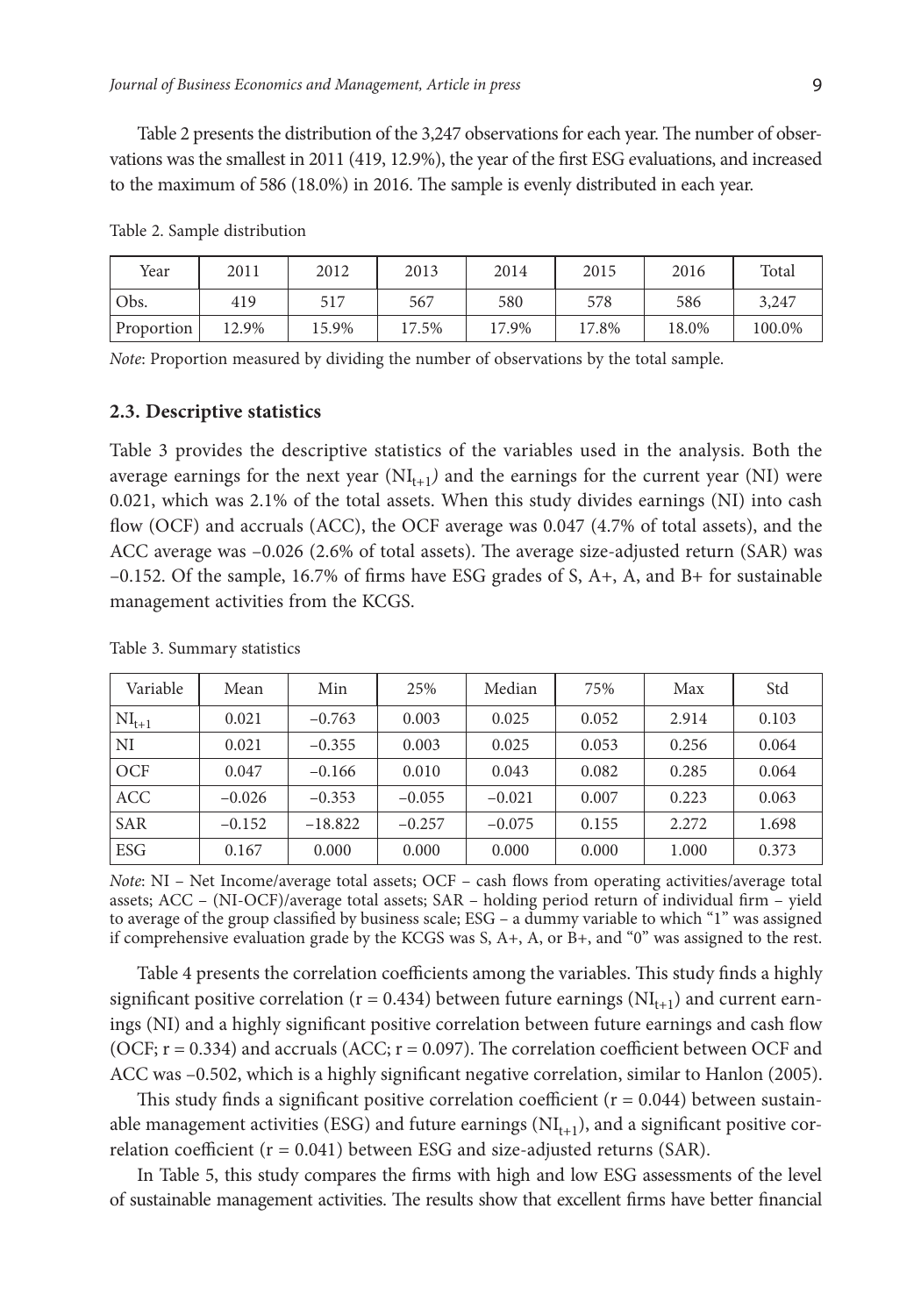performance than do their counterparts for all variables. In particular, cash flows from operating activities were higher for excellent firms than for non-excellent firms, and accruals were lower.

| Variables  | $NI_{t+1}$ | NI        | OCF       | <b>ACC</b> | <b>SAR</b> |
|------------|------------|-----------|-----------|------------|------------|
| NI         | 0.434      |           |           |            |            |
|            | (<0.0001)  |           |           |            |            |
| <b>OCF</b> | 0.334      | 0.516     |           |            |            |
|            | (<0.0001)  | (<0.0001) |           |            |            |
| <b>ACC</b> | 0.097      | 0.482     | $-0.502$  |            |            |
|            | (<0.0001)  | (<0.0001) | (<0.0001) |            |            |
| <b>SAR</b> | 0.042      | 0.038     | 0.032     | 0.005      |            |
|            | (0.016)    | (0.031)   | (0.064)   | (0.780)    |            |
|            | 0.044      | 0.049     | 0.102     | $-0.055$   | 0.041      |
| ESG        | (0.013)    | (0.006)   | (<0.0001) | (0.002)    | (0.019)    |

Table 4. Correlation statistics

*Note*: The figure in parentheses is the p value; NI – Net Income/average total assets; OCF – cash flows from operating activities/average total assets; ACC – (NI-OCF)/average total assets; SAR – holding period return of individual firm – yield to average of the group classified by business scale; ESG – a dummy variable equal to 1 if the KCGS ESG grade is S, A+, A, or B+, and 0 otherwise.

Table 5. Analysis of mean differences

| Variable<br>name |          | Firms with high ESG grade<br>$(N = 542)$ |          | Firms with low ESG grade<br>$(N = 2,705)$ | Diff.    | t-stat.   |  |
|------------------|----------|------------------------------------------|----------|-------------------------------------------|----------|-----------|--|
|                  | Average  | <b>STD</b>                               | Average  | <b>STD</b>                                |          |           |  |
| $NI_{t+1}$       | 0.031    | 0093                                     | 0.019    | 0.105                                     | 0.012    | $2.70***$ |  |
| ΝI               | 0.028    | 0.063                                    | 0.020    | 0.064                                     | 0.008    | $2.78***$ |  |
| OCF              | 0.062    | 0.067                                    | 0.044    | 0.063                                     | 0.018    | $5.60***$ |  |
| ACC              | $-0.033$ | 0.059                                    | $-0.024$ | 0.064                                     | $-0.009$ | $3.30***$ |  |
| <b>SAR</b>       | 0.004    | 0.350                                    | $-0.184$ | 1.852                                     | 0.187    | $4.85***$ |  |

*Note*: NI – Net Income/average total assets; OCF – cash flows from operating activities/average total assets; ACC – (NI-OCF)/average total assets; SAR – holding period return of individual firm – yield to average of the group classified by business scale.

# **3. Empirical results**

# **3.1. Sustainable management activities and the persistence of earnings and earnings components**

Table 6 presents the estimation results of Eqs (2) and (4) to analyze sustainable management activities, reported the persistence of earnings and earnings components. The regression coefficient  $(\beta_3)$  of the interaction between sustainable management and earnings (ESG×NI) in Panel A is  $0.087$  (t = 2.52), which is significant and positive at the 5% level, indicating that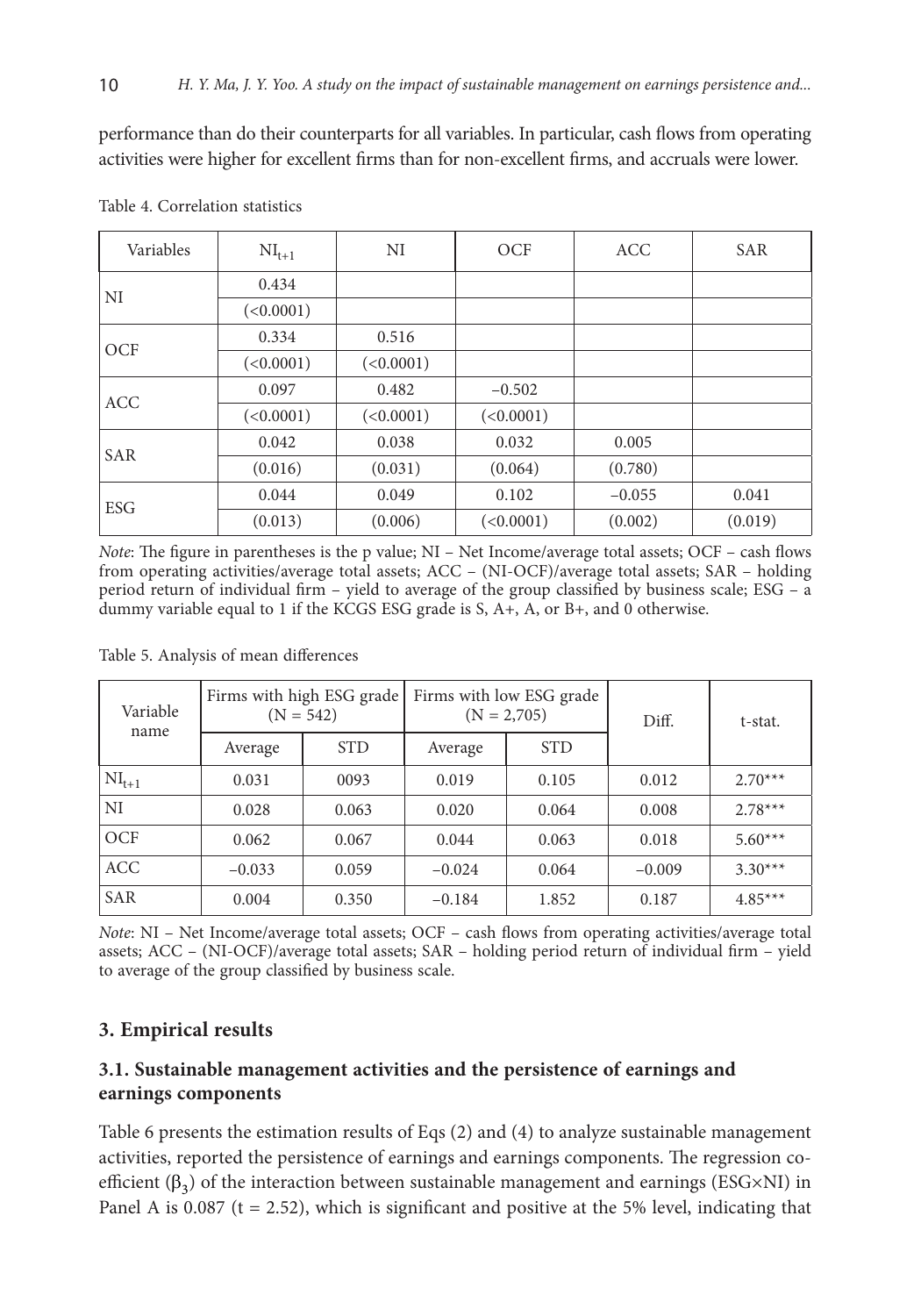the better the sustainable management activities are, the higher the earnings persistence is.

To examine the persistence of the earnings components in Panel B, this study divides earnings into cash flows and accruals. The regression coefficient  $(\beta_4)$  of the interaction between sustainable management and cash flows (ESG×OCF) is 0.083 ( $t = 2.223$ ), and the regression coefficient ( $\beta$ <sub>5</sub>) between sustainable management and accruals (ESG×ACC) is 0.089 ( $t = 2.12$ ), which are significant and positive at the 5% level, indicating that the better the sustainable management is, the higher the persistence of the earnings components is. The persistence of cash flow (OCF) and accruals (ACC) are 0.671 and 0.502, respectively, showing a higher persistence of OCF than that of ACC (F test,  $p < 0.0001$ ). This finding is consistent with Sloan (1996), who reports that persistence related to the future earnings of accruals as a component of net earnings is lower than the persistence of the future earnings of cash flows. The difference in the strengthening effects of sustainable management activities on the persistence of cash flows (ESG×OCF) and the persistence of accruals (ESG×ACC) is non-significant (the significance level of F test, which tests the equality of two coefficients, is <0.861). The result indicates that the persistence of the accruals of firms with excellent sustainable management activities is similar to the persistence of cash flows, which is consistent with the findings of previous studies (Moon, 2007; Kim et al., 2010) reporting that the earnings quality of firms performing sustainable management activities is high because of low accruals.

Considering the findings above, Hypothesis 1 that sustainable management is positively associated with the persistence of earnings and earnings components is supported.

| Panel A: Earnings forecasting equation                             |          |            |       |          |            |                |       |                |                    |  |
|--------------------------------------------------------------------|----------|------------|-------|----------|------------|----------------|-------|----------------|--------------------|--|
| Variables                                                          | constant |            | ESG   |          | NI         |                |       | ESG×NI         | adj.R <sup>2</sup> |  |
| Coefficient                                                        | 0.008    |            | 0.002 |          | 0.604      |                | 0.087 |                |                    |  |
| t-stat.                                                            |          | $8.93***$  |       | 0.70     | $42.52***$ |                |       | $2.52**$       | 0.422              |  |
| Panel B: Earnings forecasting equation with components of earnings |          |            |       |          |            |                |       |                |                    |  |
| Variables                                                          | constant | <b>ESG</b> |       | OCF      | ACC.       | <b>ESG×OCF</b> |       | <b>ESG×ACC</b> | adj.R <sup>2</sup> |  |
| Coefficient                                                        | 0.003    | 0.000      |       | 0.671    | 0.502      | 0.083          |       | 0.089          |                    |  |
| t-stat.                                                            | $2.62**$ | 0.04       |       | $42.75*$ | $31.15***$ | $2.23**$       |       | $2.12**$       | 0.436              |  |
| F-test of OCF > ACC : 122.68, $p = 0.0001$                         |          |            |       |          |            |                |       |                |                    |  |
| F-test of $ESG \times OCF > ESG \times ACC : 0.03$ , $p = 0.861$   |          |            |       |          |            |                |       |                |                    |  |

Table 6. Sustainable management activities and the persistence of sustainable management analysis

*Note*: \*\*\*, \*\*, and \* indicate significance at the 1%, 5%, and 10% level, respectively; The number of samples for each model was 3,153 in Panel A and 3,159 in Panel B; NI – Net Income/average total assets; OCF – cash flows from operating activities/average total assets; ACC – (NI-OCF)/average total assets; SAR – holding period return of individual firm – yield to average of the group classified by business scale; ESG – a dummy variable equal to 1 if the KCGS ESG grade is S, A+, A, or B+, and 0 otherwise.<sup>1</sup>

<sup>&</sup>lt;sup>1</sup> Cases of studentized residual values  $\pm 2$  or higher were eliminated from each regression model.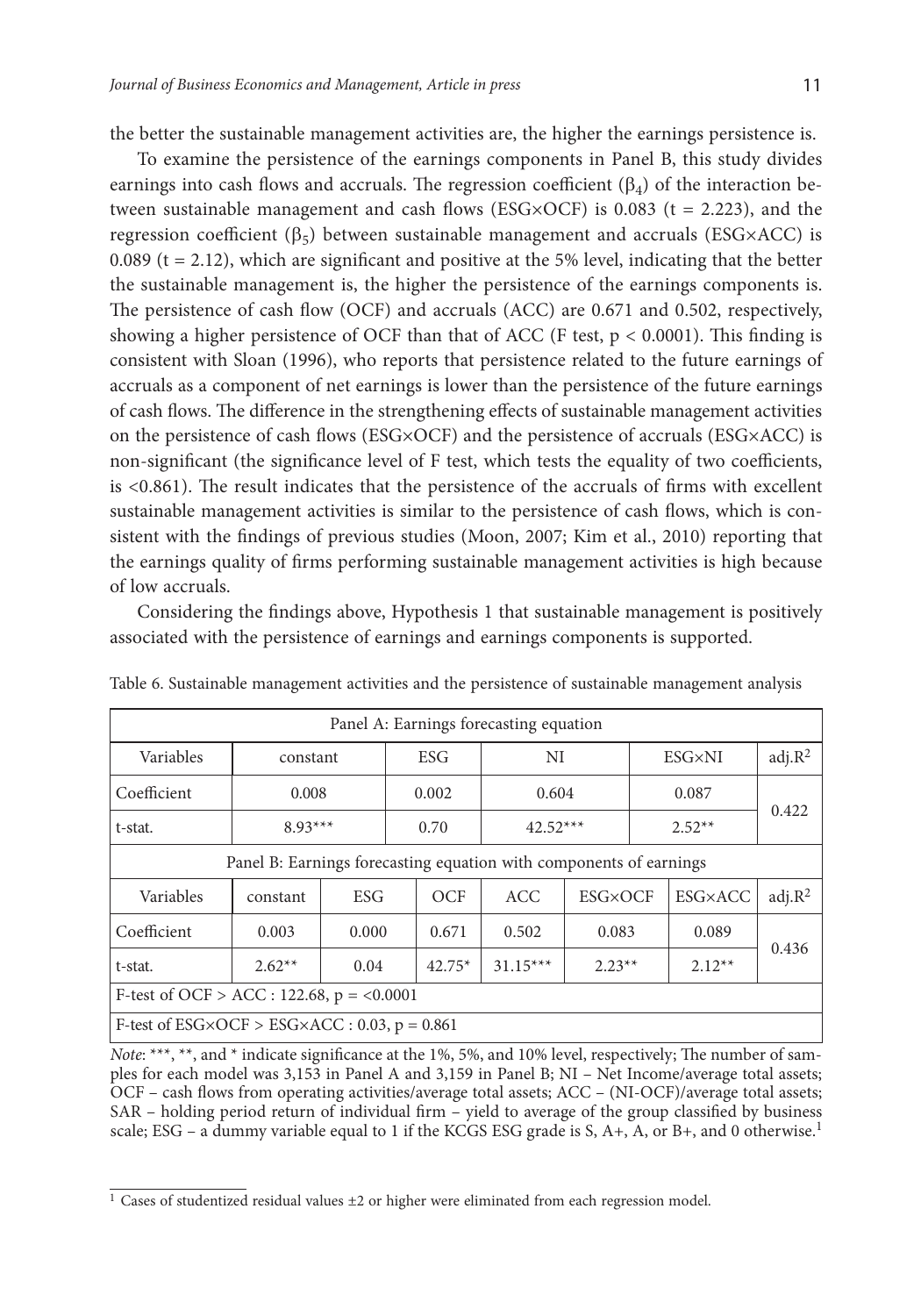### **3.2. Capital market reactions to sustainable management activities**

The results of the estimation of Eqs (2) and (5) and Eqs (4) and (6) using Mishkin's (1983) method to analyze capital market reactions to sustainable management activities, earnings, and earnings components are presented in Table 7. The results in Panel A do not reject the null hypothesis  $\beta_2 + \beta_3 = \beta_2^* + \beta_3^*$  (p = 0.799) that investors' expectations of earnings persistence were the same based upon sustainable management. Thus, investors rationally evaluate earnings persistence based upon sustainable management activities because the regression coefficient ( $\beta_2 + \beta_3$ ) of actual earnings persistence based upon sustainable management was the same as the regression coefficient  $(\beta_2^* + \beta_3^*)$  on investors' expectations of earnings persistence.

| Panel A: Market pricing tests for earnings                   |           |                                              |             |                    |                    |                       |                      |  |  |
|--------------------------------------------------------------|-----------|----------------------------------------------|-------------|--------------------|--------------------|-----------------------|----------------------|--|--|
| Coeffi-                                                      |           | Forecasting equation                         | Coeffi-     | Valuation equation |                    |                       | Mispricing           |  |  |
| cients                                                       | Estimates | <b>ASE</b>                                   | cients      | Estimates          | ASE                | Null Hypo.            | Likelihood Ratio     |  |  |
| $\beta_1$                                                    | 0.002     | 0.002                                        | $\beta_1^*$ | $-0.114$           | 0.068              | $\beta_1 = \beta_1^*$ | 5.29, $p = 0.065$    |  |  |
| $\beta_2$                                                    | 0.604     | 0.014                                        | $\beta_2^*$ | $-0.065$           | 0.411              | $\beta_2 = \beta_2^*$ | 4.52, $p = 0.034$    |  |  |
| $\beta_3$                                                    | 0.087     | 0.035                                        | $\beta_3^*$ | 0.572              | 0.793              | $\beta_3 = \beta_3^*$ | $0.40, p = 0.528$    |  |  |
| Likelihood Ratio Test of: 0.06, $p = 0.799$                  |           |                                              |             |                    |                    |                       |                      |  |  |
| Panel B: Market pricing tests for the components of earnings |           |                                              |             |                    |                    |                       |                      |  |  |
| Coeffi-                                                      |           | Forecasting equation                         | Coeffi-     |                    | Valuation equation |                       | Mispricing           |  |  |
| cients                                                       | Estimates | <b>ASE</b>                                   | cients      | Estimates          | <b>ASE</b>         | Null Hypo.            | Likelihood Ratio     |  |  |
| $\beta_1$                                                    | 0.000     | 0.003                                        | $\beta_1^*$ | $-0.112$           | 0.075              | $\beta_1 = \beta_1^*$ | $3.40, p = 0.066$    |  |  |
| $\beta_2$                                                    | 0.671     | 0.016                                        | $\beta_2^*$ | $-0.061$           | 0.452              | $\beta_2 = \beta_2^*$ | 4.42, $p = 0.036$    |  |  |
| $\beta_3$                                                    | 0.502     | 0.016                                        | $\beta_3^*$ | $-0.036$           | 0.453              | $\beta_3 = \beta_3^*$ | 2.26, $p = 0.132$    |  |  |
| $\beta_4$                                                    | 0.083     | 0.037                                        | $\beta_4^*$ | 0.554              | 0.843              | $\beta_4 = \beta_4^*$ | $0.33$ , $p = 0.565$ |  |  |
| $\beta_5$                                                    | 0.089     | 0.042                                        | $\beta_5^*$ | 0.567              | 0.950              | $\beta_5 = \beta_5^*$ | $0.27, p = 0.606$    |  |  |
|                                                              |           | Likelihood Ratio Test of : 0.12, $p = 0.726$ |             |                    |                    |                       |                      |  |  |
|                                                              |           | Likelihood Ratio Test of : 0.01, $p = 0.943$ |             |                    |                    |                       |                      |  |  |

Table 7. Analysis of capital market reactions to sustainable management activities

*Note*: \*\*\*, \*\*, and \* indicate significance at the 1%, 5%, and 10% level, respectively; The number of samples for each model was 3,153 in Panel A and 3,159 in Panel B; ASE is Asymptotic Standard Error; NI – Net Income/average total assets; OCF – cash flows from operating activities/average total assets; ACC – (NI–OCF)/average total assets; SAR – holding period return of individual firm – yield to average of the group classified by business scale; ESG – a dummy variable equal to 1 if the KCGS ESG grade is S, A+, A, or B+, and 0 otherwise.

This study divides current earnings (NI) into cash flows (OCF) and accruals (ACC) to examine the persistence of earnings components and report the results in Panel B. The results do not reject the null hypothesis  $\beta_2 + \beta_4 = \beta_2^* + \beta_4^*$  (p = 0.726) that investors' expectations of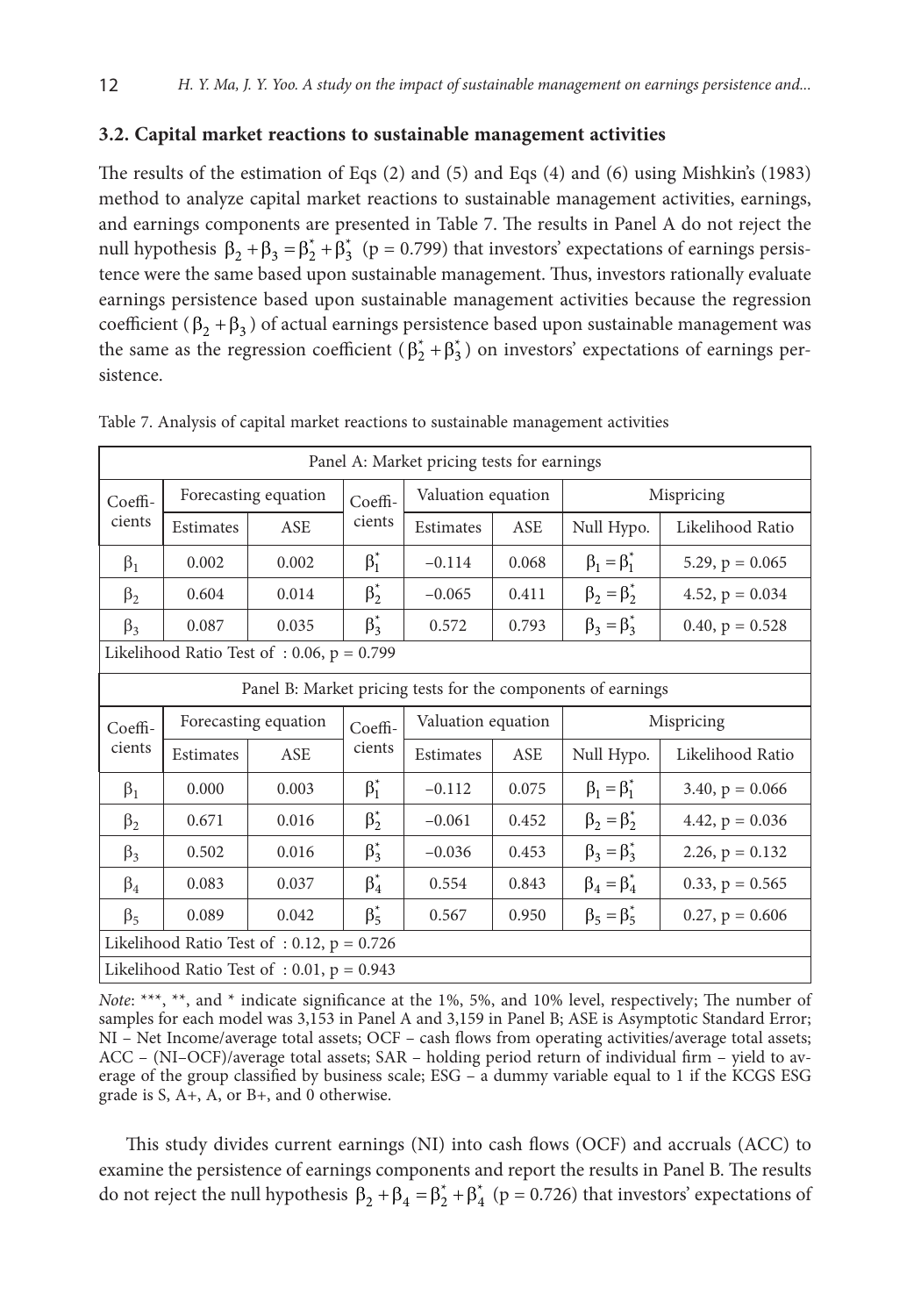the persistence of cash flows were the same based upon sustainable management or the other null hypothesis  $\beta_3 + \beta_5 = \beta_3^* + \beta_5^*$  (p = 0.943) that investors' expectations of the persistence of accruals were the same. This study can interpret these findings to mean that the persistence of cash flows and accruals based upon sustainable management activities is consistent with investors' expectations.

Taken together these findings support Hypothesis 2 that investors rationally assess the persistence of earnings and earnings components based upon sustainable management activities.

# **4. Robustness check**

The ESG assessment of the KCGS consist of four area: ESG integration, environmental management (E), social responsibility management (S), and governance (G). This study examines on each of E or S or G in additional analysis. The results of the persistence of earnings and earnings components for each area of sustainable management activities are presented in Table 8. In Panel A, the regression coefficient of G×NI is  $0.108$  (t = 2.64) in the governance evaluation (G) model and significant at the 5% level. The regression coefficients of G×OCF is 0.071 (t = 1.94) and G×ACC is 0.108 (t = 2.64) in Panel B, and are significant at the 5% level, indicating that the better the governance is, the higher the persistence of earnings and earnings components are. The results may be due to the close relationship between the quality of earnings and governance in that the factors to evaluate governance consist of the independence, activities, expertise, and independence of the external auditors of the board of directors.

| Panel A: Earnings forecasting equation |                                                                    |            |                           |            |                |            |  |  |  |  |
|----------------------------------------|--------------------------------------------------------------------|------------|---------------------------|------------|----------------|------------|--|--|--|--|
| Variables                              | Environment (E)                                                    |            | Social responsibility (S) |            | Governance (G) |            |  |  |  |  |
|                                        | Coefficient                                                        | t-stat.    | Coefficient               | t-stat.    | Coefficient    | t-stat.    |  |  |  |  |
| constant                               | 0.008                                                              | $8.52***$  | 0.007                     | $7.79***$  | 0.008          | $8.68***$  |  |  |  |  |
| $E$ (or S or G)                        | 0.000                                                              | 0.21       | 0.006                     | $2.97***$  | 0.002          | 0.96       |  |  |  |  |
| NI                                     | 0.611                                                              | $39.33***$ | 0.606                     | $41.69***$ | 0.603          | $42.12***$ |  |  |  |  |
| $E$ (or S or G) $\times$ NI            | 0.0025                                                             |            | 0.033                     | 1.02       | 0.086          | $2.50**$   |  |  |  |  |
| adj.R2                                 | 0.412                                                              |            | 0.417                     |            | 0.422          |            |  |  |  |  |
|                                        | Panel B: Earnings forecasting equation with components of earnings |            |                           |            |                |            |  |  |  |  |
| Variables                              | Environment (E)                                                    |            | Social responsibility (S) |            | Governance (G) |            |  |  |  |  |
|                                        | Coefficient                                                        | t-stat.    | Coefficient               | t-stat.    | Coefficient    | t-stat.    |  |  |  |  |
| constant                               | 0.003                                                              | $2.99***$  | 0.002                     | $2.26**$   | 0.002          | $2.11**$   |  |  |  |  |
| $E-S-G$                                | $-0.003$                                                           | $-1.26$    | 0.003                     | 1.25       | 0.003          | 1.00       |  |  |  |  |
| OCF                                    | 0.681                                                              | $39.87***$ | 0.673                     | $42.11***$ | 0.671          | $42.52***$ |  |  |  |  |

Table 8. Additional analysis of sustainable management activities and the persistence of sustainable management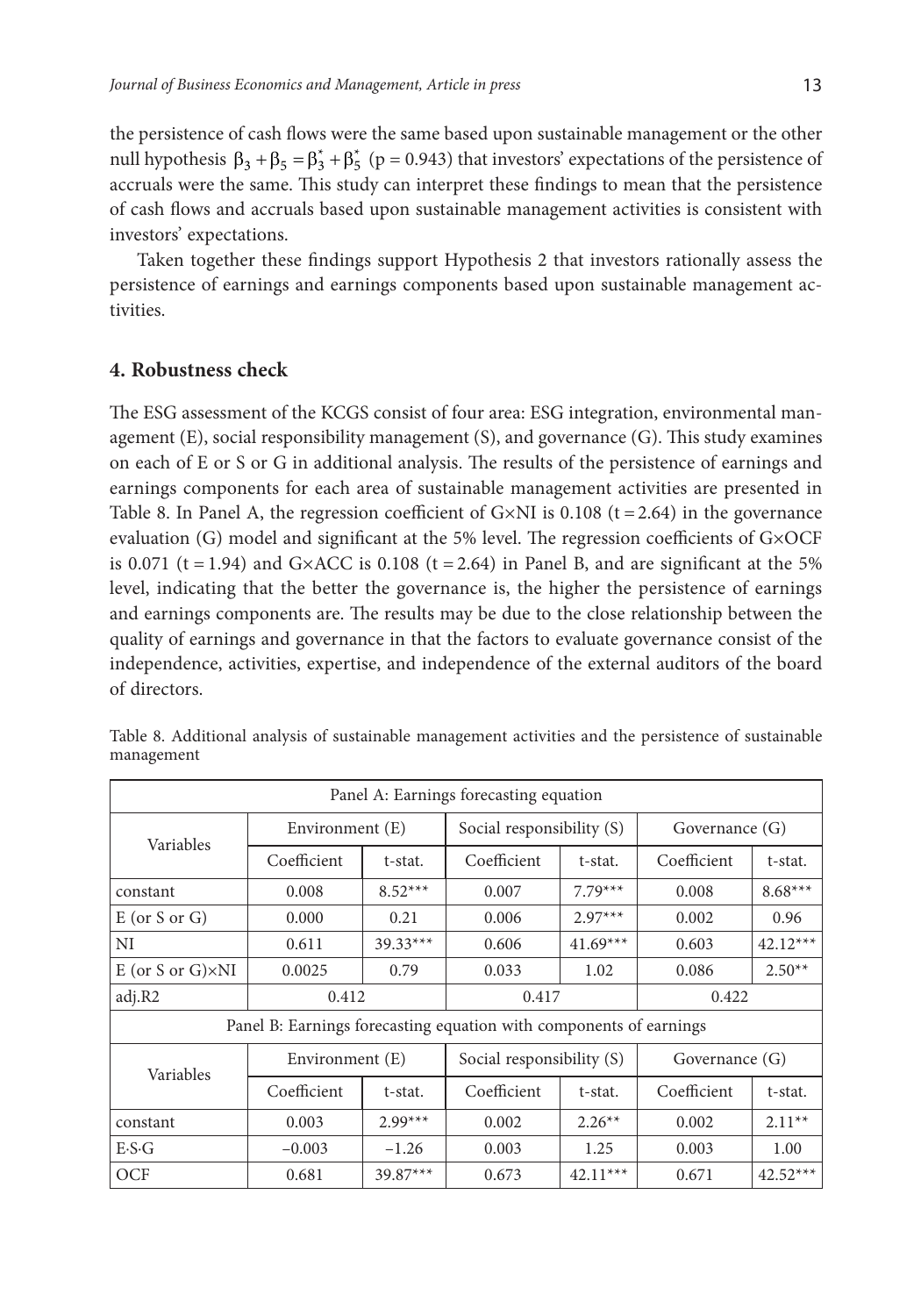| Variables                                              | Environment (E)      |            | Social responsibility (S) |                        | Governance (G)        |            |  |
|--------------------------------------------------------|----------------------|------------|---------------------------|------------------------|-----------------------|------------|--|
|                                                        | Coefficient          | t-stat.    |                           | Coefficient<br>t-stat. |                       | t-stat.    |  |
| <b>ACC</b>                                             | 0.520                | $29.07***$ | 0.515                     | $31.07***$             | 0.498                 | $30.64***$ |  |
| $E$ (or S or<br>$G\times$ OCF                          | 0.020                | 0.59       | 0.031                     | 0.89                   | 0.071                 | $1.94**$   |  |
| $E$ (or $S$ or<br>$G$ $\times$ ACC                     | $-0.026$             | $-0.73***$ | 0.023                     | 0.60                   | 0.108                 | $2.64***$  |  |
| adj.R2                                                 | 0.432                |            | 0.435                     |                        | 0.437                 |            |  |
| F-test of<br>OCF > ACC                                 | 104.20, $p < 0.0001$ |            | 109.26, $p = <0.0001$     |                        | 128.78, $p = <0.0001$ |            |  |
| $E$ (or $S$ or<br>$G\times OCF > E$ (or<br>S or G)×ACC | 3.08, $p = 0.079$    |            | $0.06, p = 0.811$         |                        | 1.05, $p = 0.305$     |            |  |

|  | End of Table 8 |
|--|----------------|
|--|----------------|

*Note*: \*\*\*, \*\*, and \* indicate significance at the 1%, 5%, and 10% level, respectively; The number of samples for each model was 2,991 (E), 3,155 (S), and 3,153 (G) in Panel A; and 2,996 (E), 3,157 (S), and 3,159 (G) in Panel B; NI – Net Income/average total assets; OCF – cash flows from operating activities/ average total assets; ACC – (NI-OCF)/average total assets; SAR – holding period return of individual firm – yield to average of the group classified by business scale; ESG – a dummy variable equal to 1 if the KCGS ESG grade is S, A+, A, or B+, and 0 otherwise.

The results for the analysis of capital market reactions to the earnings and earnings components of the factors based upon sustainable management are presented in Table 9. The examination of investors' expectations of the persistence of earnings and earnings components based upon the evaluation of governance in Table 8 show that the null hypothesis  $\beta_2 + \beta = \beta_2^* + \beta_{33}^*$  (p = 0.725) in Panel A and the null hypothesis  $\beta_2 + \beta_4 = \beta_2^* + \beta_4^*$  $(p = 0.722)$  and  $\beta_3 + \beta_5 = \beta_3^* + \beta_5^*$  (p = 0.769), in Panel B were not rejected. Since these findings mean that the persistence of earnings and earnings components based upon the governance-related sustainable management activities are consistent with investors' expectations of the persistence of earnings and earnings components, this study can conclude that investors rationally assess the persistence of earnings and earnings components based upon governance-related activities.

|  |  |  |  |  |  |  |  | Table 9. Additional analysis of capital market reactions to sustainable management activities |  |
|--|--|--|--|--|--|--|--|-----------------------------------------------------------------------------------------------|--|
|--|--|--|--|--|--|--|--|-----------------------------------------------------------------------------------------------|--|

| Panel A1: Market pricing tests for earnings from environmental activities (E) |                                                                                         |       |             |           |                    |                       |                   |  |  |  |
|-------------------------------------------------------------------------------|-----------------------------------------------------------------------------------------|-------|-------------|-----------|--------------------|-----------------------|-------------------|--|--|--|
| Coeffi-                                                                       | Forecasting equation                                                                    |       | Coeffi-     |           | Valuation equation | Mispricing            |                   |  |  |  |
| cients                                                                        | Estimates                                                                               | ASE   | cients      | Estimates | ASE                | Null Hypo.            | Likelihood Ratio  |  |  |  |
| $\beta_1$                                                                     | 0.004                                                                                   | 0.002 | $\beta_1^*$ | $-0.103$  | 0.063              | $\beta_1 = \beta_1^*$ | 5.27, $p = 0.022$ |  |  |  |
| $\beta_2$                                                                     | 0.611                                                                                   | 0.016 | $\beta_2^*$ | $-0.162$  | 0.492              | $\beta_2 = \beta_2^*$ | 4.53, $p = 0.033$ |  |  |  |
| $\beta_3$                                                                     | 0.025                                                                                   | 0.031 | $\beta_3^*$ | 0.681     | 0.782              | $\beta_3 = \beta_3^*$ | $0.80, p = 0.370$ |  |  |  |
|                                                                               | Likelihood Ratio Test of $\beta_2 + \beta_3 = \beta_2^* + \beta_3^* : 0.03$ , p = 0.864 |       |             |           |                    |                       |                   |  |  |  |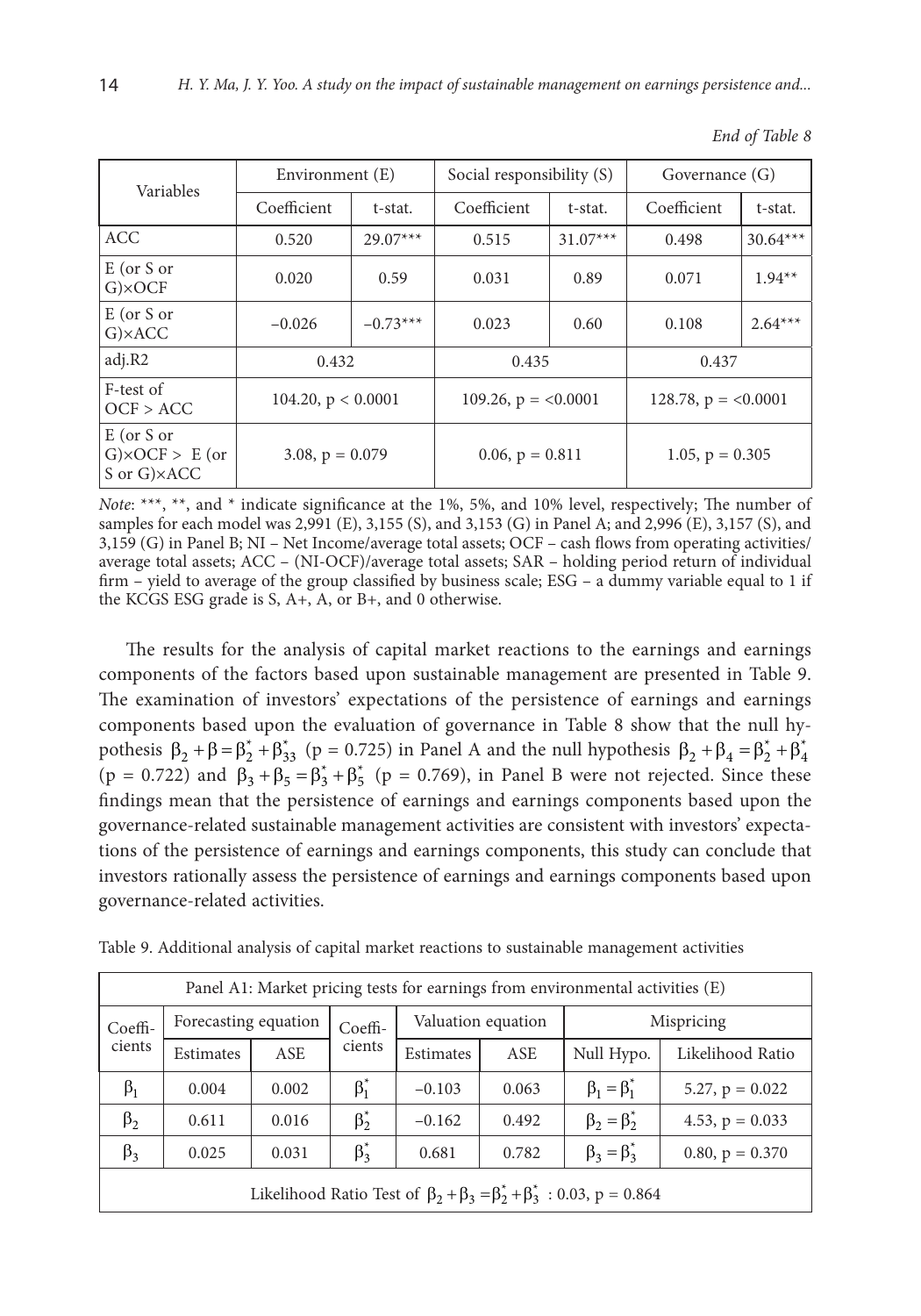*Continued of Table 9*

| Panel A2: Market pricing tests for earnings from social responsibility activities (S)           |                      |       |                   |                    |                    |                                                                                         |                                                                                                         |  |  |  |  |  |
|-------------------------------------------------------------------------------------------------|----------------------|-------|-------------------|--------------------|--------------------|-----------------------------------------------------------------------------------------|---------------------------------------------------------------------------------------------------------|--|--|--|--|--|
| Coeffi-                                                                                         | Forecasting equation |       | Coeffi-           | Valuation equation |                    | Mispricing                                                                              |                                                                                                         |  |  |  |  |  |
| cients                                                                                          | Estimates            | ASE   | cients            | Estimates          | ASE                | Null Hypo.                                                                              | Likelihood Ratio                                                                                        |  |  |  |  |  |
| $\beta_1$                                                                                       | 0.006                | 0.002 | $\beta_1^*$       | $-0.124$           | 0.071              | $\beta_1 = \beta_1^*$                                                                   | 7.37, $p = 0.007$                                                                                       |  |  |  |  |  |
| $\beta_2$                                                                                       | 0.605                | 0.145 | $\beta_2^*$       | $-0.099$           | 0.428              | $\beta_2 = \beta_2^*$                                                                   | 4.74, $p = 0.029$                                                                                       |  |  |  |  |  |
| $\beta_3$                                                                                       | 0.034                | 0.032 | $\beta_3^*$       | 0.731              | 0.781              | $\beta_3 = \beta_3^*$                                                                   | $0.91$ , $p = 0.341$                                                                                    |  |  |  |  |  |
| Likelihood Ratio Test of $\beta_2 + \beta_3 = \beta_2^* + \beta_3^* : 0.00, p = 1.000$          |                      |       |                   |                    |                    |                                                                                         |                                                                                                         |  |  |  |  |  |
| Panel A3: Market pricing tests for earnings from governance activities (G)                      |                      |       |                   |                    |                    |                                                                                         |                                                                                                         |  |  |  |  |  |
| Coeffi-                                                                                         | Forecasting equation |       | Coeffi-           | Valuation equation |                    | Mispricing                                                                              |                                                                                                         |  |  |  |  |  |
| cients                                                                                          | Estimates            | ASE   | cients            | Estimates          | ASE                | Null Hypo.                                                                              | Likelihood Ratio                                                                                        |  |  |  |  |  |
| $\beta_1$                                                                                       | 0.002                | 0.002 | $\beta_1^*$       | $-0.090$           | 0.062              | $\beta_1 = \beta_1^*$                                                                   | $3.41, p = 0.65$                                                                                        |  |  |  |  |  |
| $\beta_2$                                                                                       | 0.602                | 0.014 | $\beta_2^*$       | $-0.041$           | 0.407              | $\beta_2 = \beta_2^*$                                                                   | 4.11, $p = 0.043$                                                                                       |  |  |  |  |  |
| $\beta_3$                                                                                       | 0.086                | 0.034 | $\beta_3^*$       | 0.482              | 0.776              | $\beta_3 = \beta_3^*$                                                                   | $0.27, p = 0.604$                                                                                       |  |  |  |  |  |
| Likelihood Ratio Test of $\beta_2 + \beta_3 = \beta_2^* + \beta_3^* : 0.12$ , p = 0.725         |                      |       |                   |                    |                    |                                                                                         |                                                                                                         |  |  |  |  |  |
| Panel B1: Market pricing tests for the components of earnings from environmental activities (E) |                      |       |                   |                    |                    |                                                                                         |                                                                                                         |  |  |  |  |  |
| Coeffi-<br>cients                                                                               | Forecasting equation |       | Coeffi-<br>cients | Valuation equation |                    | Mispricing                                                                              |                                                                                                         |  |  |  |  |  |
|                                                                                                 | Estimates            | ASE   |                   | Estimates          | ASE                | Null Hypo.                                                                              | Likelihood Ratio                                                                                        |  |  |  |  |  |
| $\beta_1$                                                                                       | $-0.003$             | 0.002 | $\beta_1^*$       | $-0.095$           | 0.097              | $\beta_1 = \beta_1^*$                                                                   | $2.55, p = 0.110$                                                                                       |  |  |  |  |  |
| $\beta_2$                                                                                       | 0.682                | 0.017 | $\beta_2^*$       | $-0.169$           | 0.565              | $\beta_2 = \beta_2^*$                                                                   | 4.13, $p = 0.042$                                                                                       |  |  |  |  |  |
| $\beta_3$                                                                                       | 0.520                | 0.018 | $\beta_3^*$       | $-0.206$           | 0.545              | $\beta_3 = \beta_3^*$                                                                   | 2.75, $p = 0.097$                                                                                       |  |  |  |  |  |
| $\beta_4$                                                                                       | 0.020                | 0.034 | $\beta_4^*$       | 0.541              | 0.851              | $\beta_4 = \beta_4^*$                                                                   | $0.40, p = 0.182$                                                                                       |  |  |  |  |  |
| $\beta_5$                                                                                       | $-0.026$             | 0.036 | $\beta_5^*$       | 0.798              | 0.525              | $\beta_5 = \beta_5^*$                                                                   | $0.87, p = 0.351$                                                                                       |  |  |  |  |  |
| Likelihood Ratio Test of $\beta_2 + \beta_4 = \beta_2^* + \beta_4^* : 0.22$ , p = 0.639         |                      |       |                   |                    |                    |                                                                                         |                                                                                                         |  |  |  |  |  |
|                                                                                                 |                      |       |                   |                    |                    | Likelihood Ratio Test of $\beta_3 + \beta_5 = \beta_3^* + \beta_5^* : 0.02$ , p = 0.898 |                                                                                                         |  |  |  |  |  |
|                                                                                                 |                      |       |                   |                    |                    |                                                                                         | Panel B2: Market pricing tests for the components of earnings from social responsibility activities (S) |  |  |  |  |  |
| Coeffi-<br>cients                                                                               | Forecasting equation |       | Coeffi-           |                    | Valuation equation |                                                                                         | Mispricing                                                                                              |  |  |  |  |  |
|                                                                                                 | Estimates            | ASE   | cients            | Estimates          | ASE                | Null Hypo.                                                                              | Likelihood Ratio                                                                                        |  |  |  |  |  |
| $\beta_1$                                                                                       | 0.003                | 0.003 | $\beta_1^*$       | $-0.122$           | 0.078              | $\beta_1 = \beta_1^*$                                                                   | 4.44, $p = 0.036$                                                                                       |  |  |  |  |  |
| $\beta_2$                                                                                       | 0.672                | 0.016 | $\beta_2^*$       | $-0.096$           | 0.480              | $\beta_2 = \beta_2^*$                                                                   | 4.44, $p = 0.035$                                                                                       |  |  |  |  |  |
| $\beta_3$                                                                                       | 0.510                | 0.016 | $\beta_3^*$       | $-0.102$           | 0.450              | $\beta_3 = \beta_3^*$                                                                   | 2.67, $p = 0.102$                                                                                       |  |  |  |  |  |
| $\beta_4$                                                                                       | 0.031                | 0.035 | $\beta_4^*$       | 0.711              | 0.847              | $\beta_4 = \beta_4^*$                                                                   | $0.72, p = 0.397$                                                                                       |  |  |  |  |  |
| $\beta_5$                                                                                       | 0.023                | 0.038 | $\beta_5^*$       | 0.760              | 0.925              | $\beta_5 = \beta_5^*$                                                                   | $0.71, p = 0.400$                                                                                       |  |  |  |  |  |
| Likelihood Ratio Test of $\beta_2 + \beta_4 = \beta_2^* + \beta_4^* : 0.01, p = 0.919$          |                      |       |                   |                    |                    |                                                                                         |                                                                                                         |  |  |  |  |  |
| Likelihood Ratio Test of $\beta_3 + \beta_5 = \beta_3^* + \beta_5^* : 0.02$ , p = 0.889         |                      |       |                   |                    |                    |                                                                                         |                                                                                                         |  |  |  |  |  |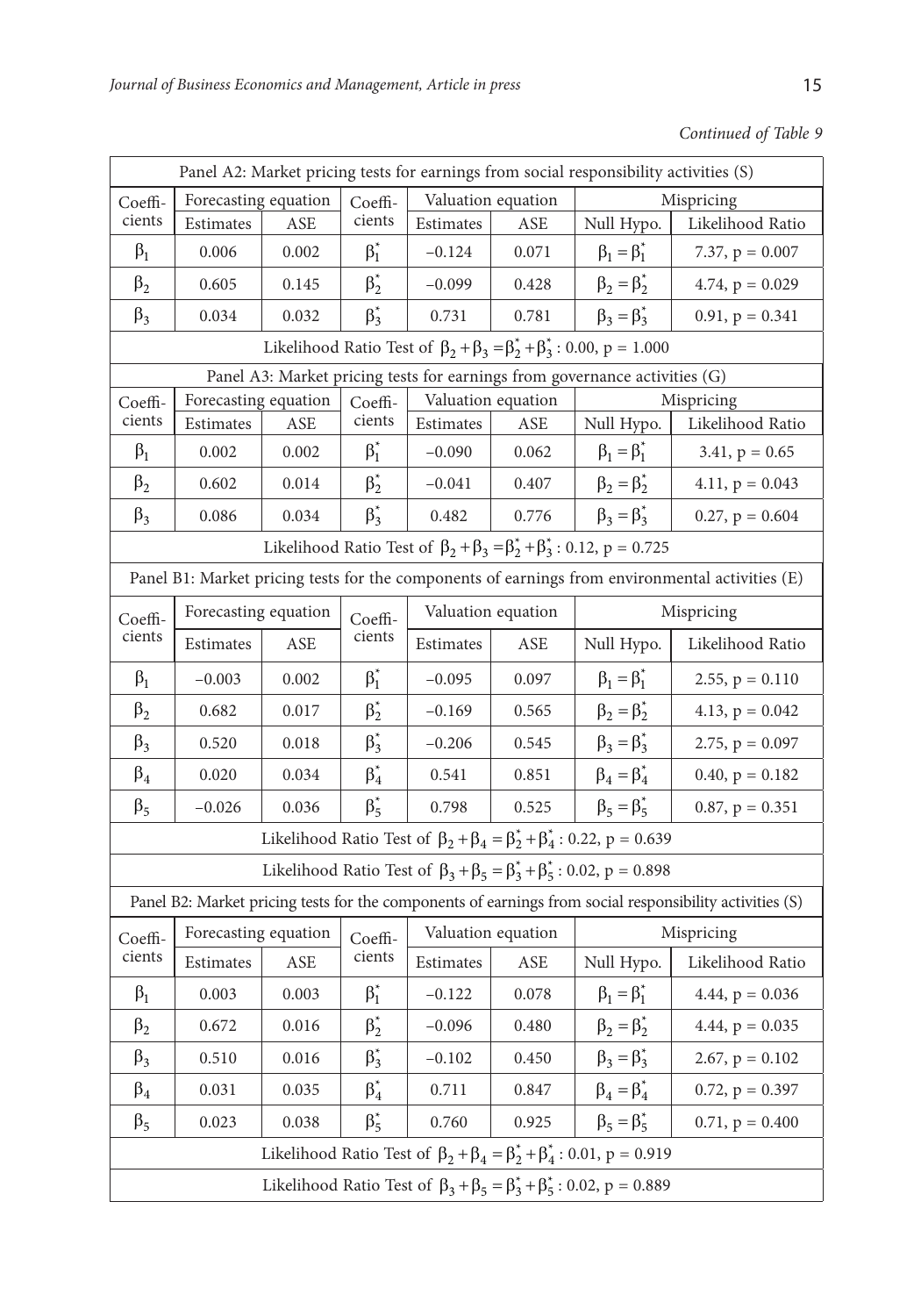| Panel B3: Market pricing tests for the components of earnings from governance activities (G) |                      |       |             |                    |       |                       |                   |  |  |  |
|----------------------------------------------------------------------------------------------|----------------------|-------|-------------|--------------------|-------|-----------------------|-------------------|--|--|--|
| $C$ oeffi-<br>cients                                                                         | Forecasting equation |       | $C$ oeffi-  | Valuation equation |       | Mispricing            |                   |  |  |  |
|                                                                                              | Estimates            | ASE   | cients      | Estimates          | ASE   | Null Hypo.            | Likelihood Ratio  |  |  |  |
| $\beta_1$                                                                                    | 0.003                | 0.003 | $\beta_1^*$ | $-0.098$           | 0.071 | $\beta_1 = \beta_1^*$ | 2.93, $p = 0.087$ |  |  |  |
| $\beta_2$                                                                                    | 0.671                | 0.016 | $\beta_2^*$ | $-0.077$           | 0.464 | $\beta_2 = \beta_2^*$ | 4.45, $p = 0.035$ |  |  |  |
| $\beta_3$                                                                                    | 0.498                | 0.016 | $\beta_3^*$ | 0.019              | 0.412 | $\beta_3 = \beta_3^*$ | 1.72, $p = 0.189$ |  |  |  |
| $\beta_4$                                                                                    | 0.071                | 0.037 | $\beta_4^*$ | 0.557              | 0.843 | $\beta_4 = \beta_4^*$ | $0.35, p = 0.551$ |  |  |  |
| $\beta_5$                                                                                    | 0.107                | 0.041 | $\beta_5^*$ | 0.340              | 0.919 | $\beta_5 = \beta_5^*$ | 0.06, $p = 0.799$ |  |  |  |
| Likelihood Ratio Test of $\beta_2 + \beta_4 = \beta_2^* + \beta_4^* : 0.13$ , p = 0.722      |                      |       |             |                    |       |                       |                   |  |  |  |
| Likelihood Ratio Test of $\beta_3 + \beta_5 = \beta_3^* + \beta_5^* : 0.09$ , p = 0.769      |                      |       |             |                    |       |                       |                   |  |  |  |

*End of Table 9*

*Note*: \*\*\*, \*\*, and \* indicate significance at the 1%, 5%, and 10% level, respectively; ASE refers to Asymptotic Standard Error; The number of samples for each model was 2,991 (Environment), 3,155 (Social responsibility), and 3,153 (Governance) in Panel A, and 2,996 (Environment), 3,157 (Social responsibility), and 3,159 (Governance) in Panel B; NI – Net Income/average total assets; OCF – cash flows from operating activities/average total assets; ACC – (NI-OCF)/average total assets, SAR – holding period return of individual firm – yield to average of the group classified by business scale; ESG – a dummy variable equal to 1 if the KCGS ESG grade is S, A+, A, or B+, and 0 otherwise.

# **Conclusions**

Since the 2000s, the demand for CSR increased with the expansion of global interest in society and the environment. Consequently, sustainable management emerged as a management method necessary to survive. This study empirically analyzed sustainable management activities, earnings persistence and capital market reactions using the ESG assessment of the KCGS.

The results of the present study are as follows. First, the persistence of earnings and earnings components improves for firms with better sustainable management activities. Second, investors in the capital market rationally assess the persistence of earnings and earnings components based upon sustainable management activities.

This study extended the results of previous studies reporting that firms' sustainable management activities increase their financial performance or firm value, and reduces earnings management. This study presented empirical evidence in terms of the effect of earnings persistence; that is, whether firms' sustainable management activities improve earnings quality. Consequently, an increase in earnings persistence due to sustainable management can be the cause of improved corporate value. Furthermore, the results confirmed that investors in the capital market use sustainable management as a signal to assess the persistence off earning and earnings components. These research findings provide useful information for investors and firms that perform sustainable management activities. This study showed that investors reasonably evaluate the quality of earning of sustainable management firms. Sustainability ratings can be useful information for investors about their investments. This is the contribution point of this study.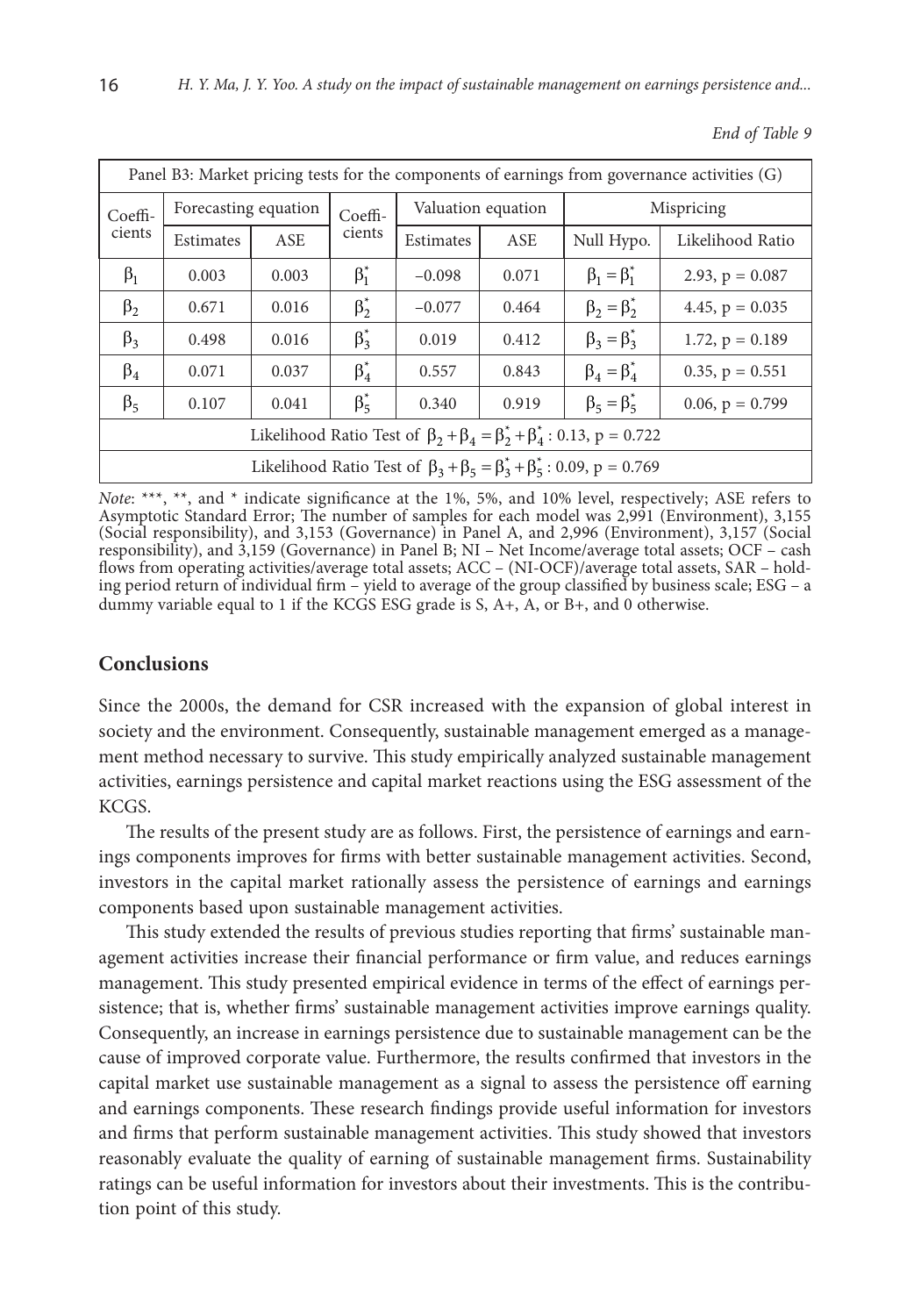The results of this study need to be interpreted in consideration of the following limitations. First, because only limited data were used in the period since the ESG assessment was conducted, there is a limit to generalizing the results in other samples or periods. It should be considered that the results of market rationality verification are also those of limited samples used in this study. Second, in this study, samples were divided based on the results of the ESG evaluation and the relative earnings persistence between the samples was analyzed. Similarly, if relevant missing variables exist that distinguish samples, such factors may affect the results. Finally, it is necessary to develop a model that take into account the issue of endogeneity by investigating the relationships between firms' sustainable management activities, earnings quality, and corporate value. In general, endogeneity may exist between two variables because firms with high earnings quality or corporate value could also actively implement sustainable management activities, thereby leading to high ESG grades.

In future research, it is necessary to study the relationship between sustainability management and earnings persistence by company size. In addition, it is possible to study the reaction of investors accordingly. This is because, depending on the size of a firm, the form and purpose of sustainable management may appear differently, and investors may react differently.

### **Acknowledgements**

The authors are grateful to the anonymous reviewers and editor for their comments and suggestions on this study.

#### **Funding**

This research received no external funding.

# **Author contributions**

HYM and JYY conceived the study and were responsible for the design and development of the data analysis. HYM and JYY were responsible for data collection and analysis. HYM was responsible for data interpretation. JYY wrote the first draft of the article. HYM and JYY reviewed.

### **Disclosure statement**

The authors declare no conflict of interest.

### **References**

Ban, H. J., & Park, K. W. (2012). The impact of information disclosure transparency on earnings quality of Korean companies. *Review of Accounting and Policy Studies*, *17*(4), 201–224.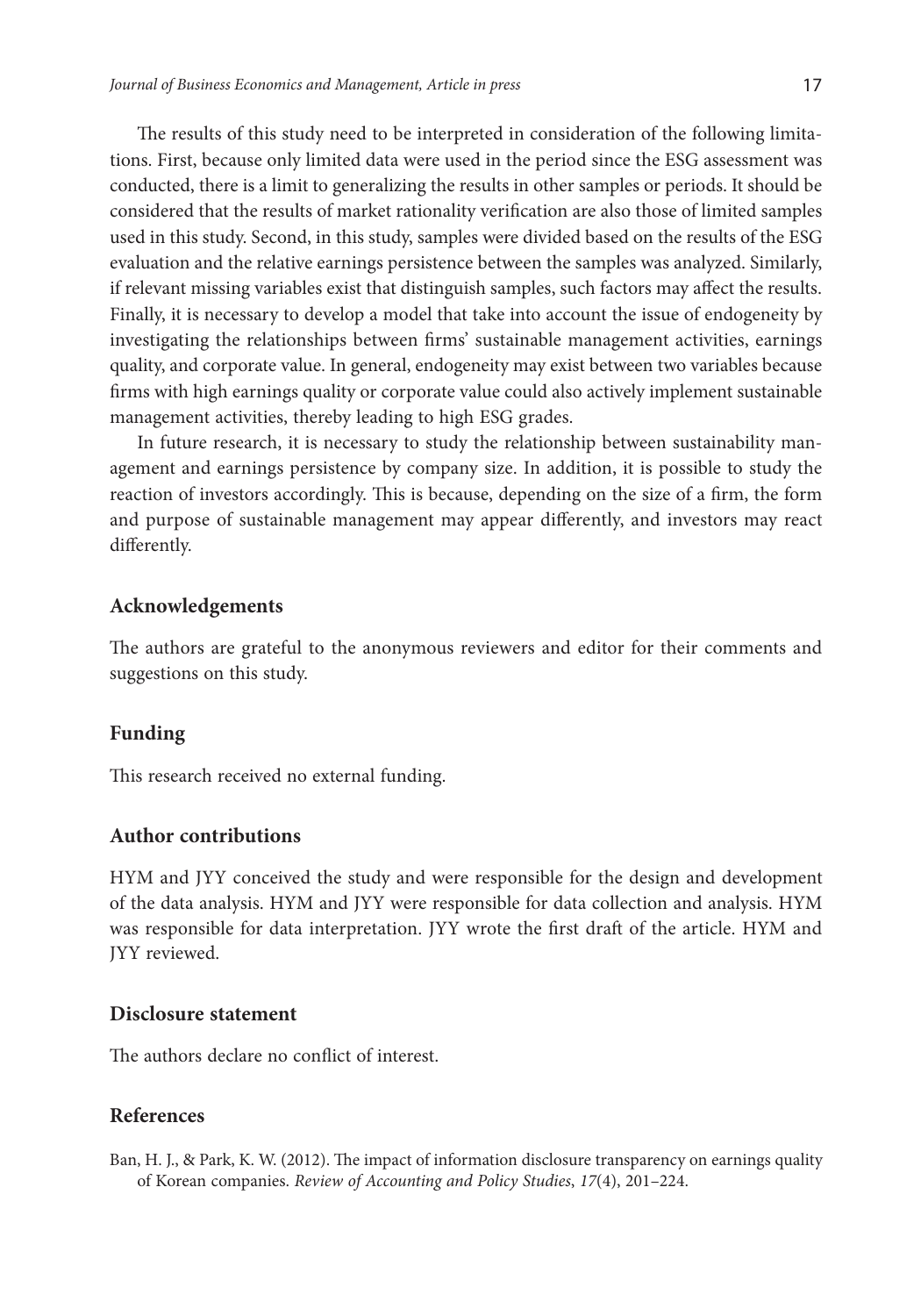- Bhaskaran, R. K., Ting, I. W. K., Sukumaran, S. K., & Sumod, S. D. (2020). Environmental, social and governance initiatives and wealth creation for firms: An empirical examination. *Managerial and Decision Economics*, *41*(5), 710–729. <https://doi.org/10.1002/mde.3131>
- Carnevale, C., & Mazzuca, M. (2014). Sustainability report and bank valuation: Evidence from European stock markets. *Business Ethics: A European Review*, *23*(1), 69–90. <https://doi.org/10.1111/beer.12038>
- Choi, K., & Kim, M. C. (1999). A study on the concept of earnings quality. *Korean Accounting Journal*, *8*(1), 221–249.
- Choi, M. H. (2021). Firm innovation, sustainability management and firm value. *Journal of Korea Tax Accounting Research*, *67*, 55–73.
- Dalal, K. K., & Thaker, N. (2019). ESG and corporate financial performance: A panel study of Indian companies*. IUP Journal of Corporate Governance; Hyderabad*, *55*, 95–114. https://search.proquest. com/docview/2258100521?accountid=10532
- Dechow, P., Ge, W., & Schrand, C. (2010). Understanding earnings quality: A review of the proxies, their determinants and their consequences. *Journal of Accounting and Economics*, *50*(2–3), 344–401. <https://doi.org/10.1016/j.jacceco.2010.09.001>
- Hanlon, M. (2005). The persistence and pricing of earnings, accruals, and cash flows when firms have large book-tax differences. *Accounting Review*, *80*(1), 137–166. <https://doi.org/10.2308/accr.2005.80.1.137>
- Jonas, G., & Blanchet, J. (2000). Assessing quality of financial reporting. *Accounting Horizons*, *14*(3), 353–363. <https://doi.org/10.2308/acch.2000.14.3.353>
- Jung, S. M. (2014). *A study on evaluation of operational efficiency of sustainable management company using fuzzy-DEA* [PhD Thesis at Soongsil University]. [http://www.riss.kr/link?id=T13368575](file:///D:/Audrone_Gurkliene/_Audrone/Zurnalai/JBEM/_2022/16436/javascript:void(0);)
- Kim, C. S. (2009). Corporate social responsibility and firm value. *Korean Journal of Financial Studies*, *38*(4), 507–545.
- Kim, E. H., & Ma, H. Y. (2020). A study on the value relevance of corporate sustainability management. *Review of Accounting and Policy Studies*, *25*(2), 251–277. <https://doi.org/10.21737/RAPS.2020.05.25.2.251>
- Kim, S. W., & Lee, K. W. (2015). The relationship between CSR activities and earnings quality. *Korean Journal of Business Administration*, *28*(12), 3277–3299. <https://doi.org/10.18032/kaaba.2015.28.12.3277>
- Kim, T. W., & Kim, J. W. (2018). Differentiative market response of management performance based on the corporate social responsibility activity. *Tax Accounting Research*, *55*, 95–114. <https://doi.org/10.35349/tar.2018..55.005>
- Kim, Y. S., Huh, Y. P., & Koh, S. S. (2010). The study on the association of corporate sustainability with earnings management. *Accounting Information Research*, *28*(3), 33–57.
- Ko, J. K., & Yoon, S. S. (2006). Book-tax differences and the persistence and market pricing of earnings, cash flows and accruals: Korea evidence. *Korean Accounting Review*, *31*(1), 124–162.
- Korea Corporate Governance Service. (2018). *ESG basic evaluation report*. [www.cgs.or.kr](http://www.cgs.or.kr)
- Kothari, S. P., Sabino, J. S., & Zach, T. (2005). Implication of survival and data trimming for tests of market efficiency. *Journal of Accounting and Economics*, *39*(1), 129–161. <https://doi.org/10.1016/j.jacceco.2004.02.003>
- Lee, H. I. (2010). *Auditing theory* & *techniques*. Shinyoungsa.
- Lee, Y. S. (2011). The relationship between sustainability report and earnings management. *Accounting Information Research*, *29*(4), 111–132.